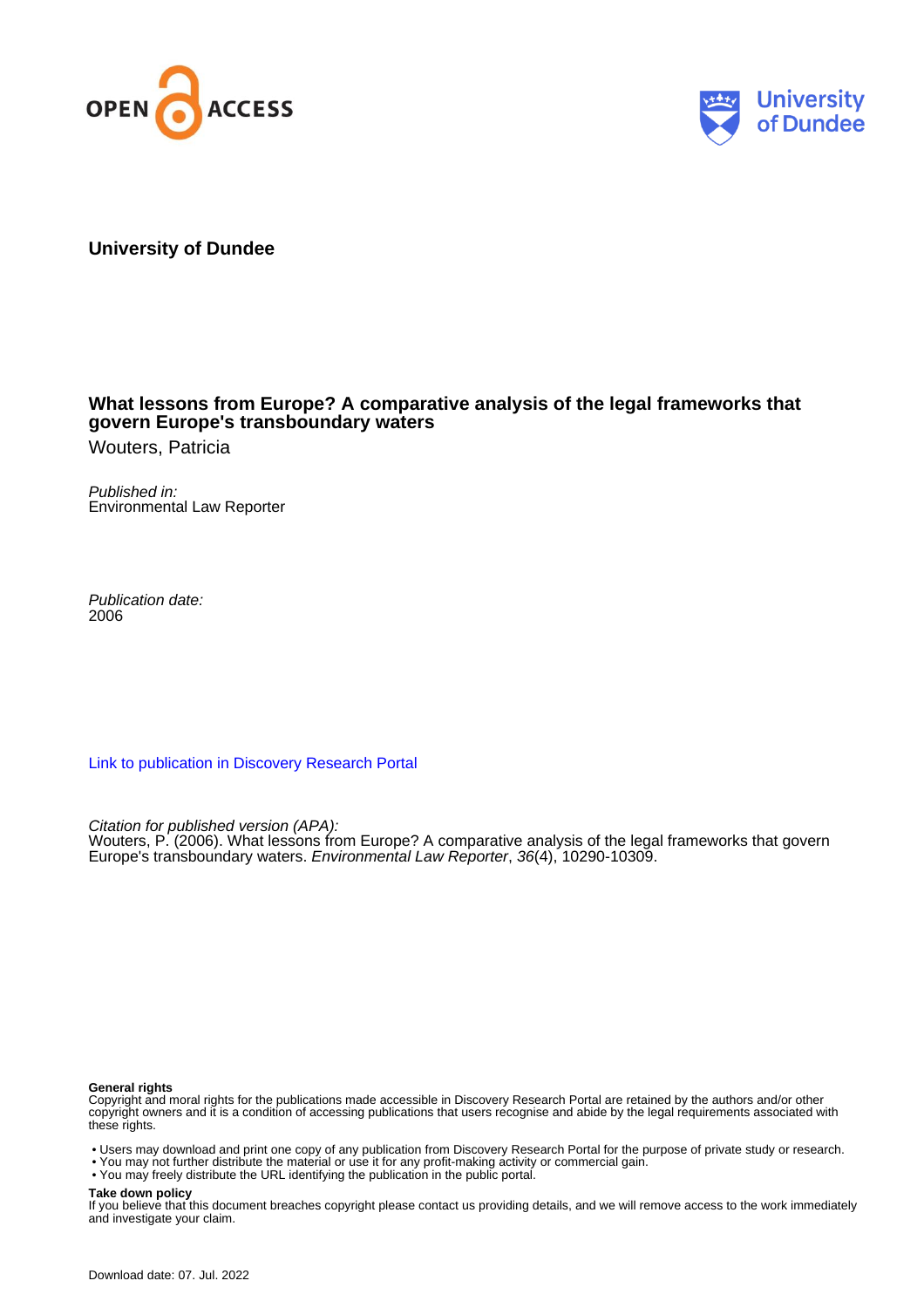

# What Lessons From Europe? A Comparative Analysis of the Legal Frameworks That Govern Europe's Transboundary Waters

by Patricia Wouters

*Editors' Summary: Rivers, lakes, and aquifers cross national borders around the world creating international interdependencies related to one of the world's most precious resources. More than one-half of the world's population derives their water from international sources, located beyond the jurisdiction and control of the country where they live. What are the rules of international law that govern these shared waters, and how can national water policy objectives be pursued in light of such interdependency, especially in a world of sovereign states? In this Article, Dr. Patricia Wouters identifies the legal regimes that apply to international watercourses and uses Europe as a regional case study to compare these different regimes. She uses a five-point analytical framework to identify, examine, and compare the rules of international law that govern these shared waters. The Article concludes by highlighting the legal innovations at the heart of the dual-track governance regime that has evolved to regulate Europe's transboundary waters and embeds this study in the global context.*

### **I. Introduction**

More than one-half of the world's population depends on water that crosses state borders, making national governments reliant upon their co-riparian neighbors. On a globe that seems to grow smaller every day, the interdependencies arising from the sharing of such a precious resource are easily identifiable, and yet not so readily understood nor managed. This Article examines the legal regimes that govern international watercourses, that is, those fresh waters that cross sovereign state borders (sometimes referred to as "transboundary waters"). Europe is selected as the regional case study for this work, which will identify and analyze the rules of international law that apply to shared European waters. As always, it is important to recognize the important roles that national law and domestic legal regimes play in the context of transboundary waters.<sup>1</sup>

This Article presents and employs a five-point analytical framework to examine and compare the key legal elements of transboundary watercourse regimes. In this context, the analysis focuses primarily on three legal agreements. At the global level, the most important instrument relevant to this work is the 1997 United Nations (U.N.) Convention on the Law of the Non-Navigational Uses of International Watercourses (Watercourses Convention).<sup>2</sup> At the European level, two regional instruments are studied, namely, the 1992 U.N. Economic Commission for Europe (UNECE)<sup>3</sup> Convention on the Protection and Use of Transboundary Watercourses

*tional Water Law in Ensuring "Good Water Governance": A Call for Renewed Focus and Action*, 15 *Water L.* 89 (2004).

- 2. Convention on the Law of the Non-Navigational Uses of International Watercourses, G.A. Res. 51/206, 51 U.N. GAOR Supp. No. 49, at 341, U.N. Doc. A/51/49 (Vol. I) (1996), *available at* http:// www.thewaterpage.com/UN\_Convention\_97.html (last visited Mar. 6, 2006) [hereinafter UNWC]. For details on the evolution and substantive content of the UNWC, see Patricia Wouters, *The Legal Response to Water Conflicts: The U.N. Watercourses Convention and Beyond*, 42 *German Y.B. of Int'l L.* 293 (2000). *See also Stephen C. McCaffrey, The Law of International Watercourses: Non-Navigational Uses* (Oxford Univ. Press 2001); *Attila Tanzi & Maurizio Arcari, The United Nations Convention on the Law of International Watercourse* (Kluwer Law Int'l 2001); and *Patricia Wouters, The United Nations Work on the Law Relating to the Non-Navigational Uses of International Watercourses: Survey of Three Decades of Study* (Kluwer Law Int'l forthcoming 2006).
- 3. Established by the U.N. Economic and Social Council as one of five regional U.N. bodies, UNECE was created in 1947. The UNECE has 55 Member States, extending from Europe to Central Asia, North America, and including Israel. See UNECE's homepage at http://www.unece.org/Welcome.html (last visited Feb. 25, 2006).

Dr. Patricia Wouters is Director of the International Water Law Research Institute, now the United Nations Educational, Scientific, and Cultural Organization's Centre for Water Law, Policy, and Science. She received her B.A. and LL.B. from University of Ottawa, Canada; her LL.M. from University of California—Berkeley; and her D.E.S. and Ph.D. from the Graduate Institute of Higher Studies/ University of Geneva, in Geneva, Switzerland. She was also a Guest Research Fellow at the Max-Planck-Institute for Comparative and Public International Law in Heidelberg, Germany. Patricia's research interests include public international law and matters related to water resources management and poverty alleviation.

<sup>&</sup>quot;Water law" is comprised of three distinct but interconnected areas of law: (1) international (state versus state); (2) national (domestic); and (3) transnational (third-party intervention at the national level). *See* Patricia Wouters & Alistair Rieu-Clarke, *The Role of Interna-*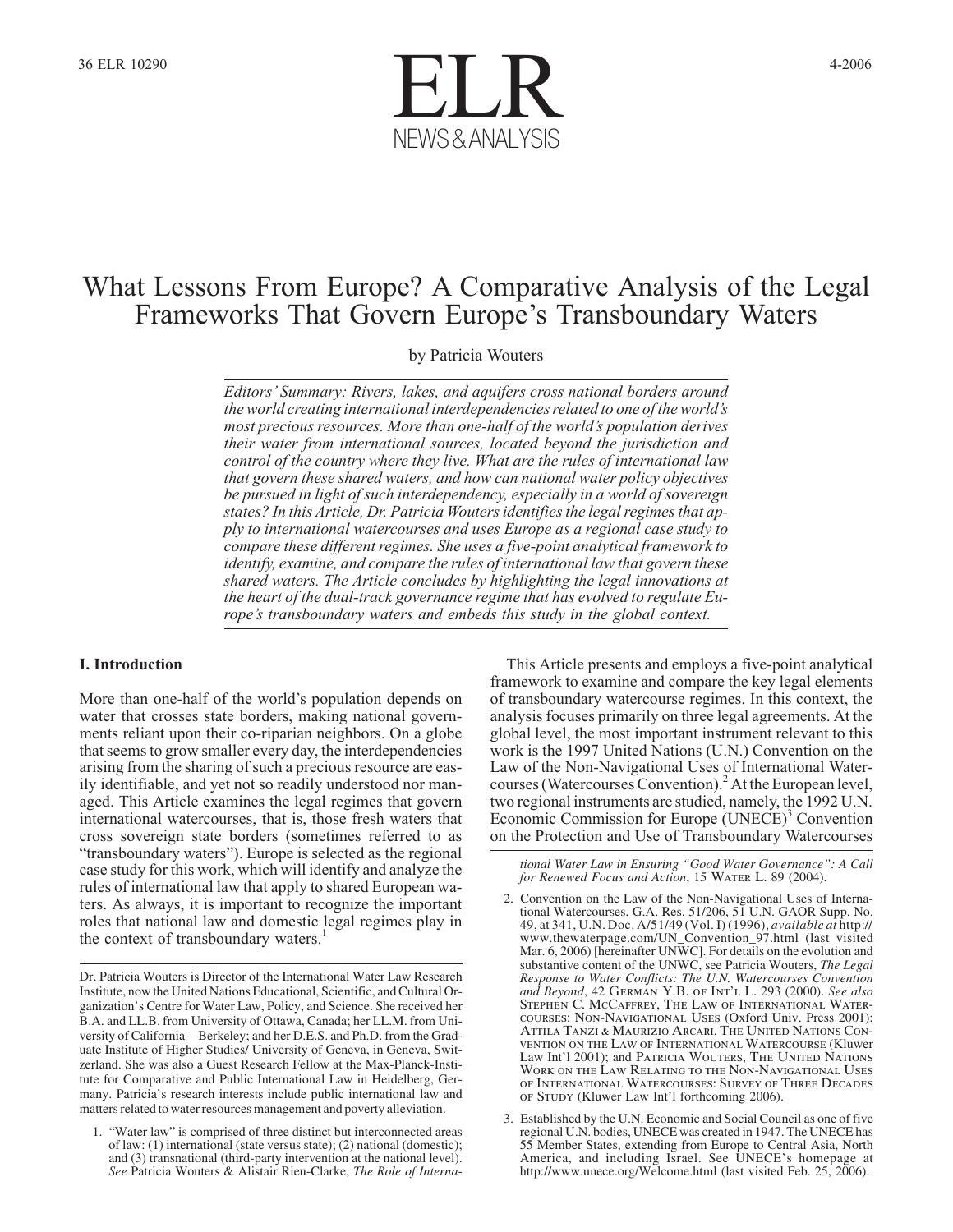and International Lakes (Helsinki Convention) $<sup>4</sup>$  and the</sup> 2000 European Union (EU) Water Framework Directive (WFD). $5$  Together, these three agreements provide the legal foundation for Europe's transboundary waters and will form the basis for the analysis in this work.

# **II. Global Context: Water Is Life**

Water is life. This simple statement captures the essence of the evolving global water policy discourse linked with this precious resource. As the quality and quantity of freshwater around the world diminishes daily (exacerbated now by climate change), the mortality rate of children dying from water-related diseases continues to grow at an alarming rate.<sup>6</sup> In response to the many challenges linked with effective water resources management, the international community has galvanized the issues and promised to take "action" around the world, primarily at local and regional levels. In December 2003, the United Nations formally recognized the need for coordinated efforts and declared the period 2005 to 2015 as "the International Decade for Action" with, "Water for Life" as the driving policy objective.<sup>7</sup> States have supported this initiative, with their global endorsement of the Johannesburg Declaration on Sustainable Development<sup>8</sup> and their express commitment to achieving the so-called Millennium

- 4. Convention on the Protection and Use of Transboundary Watercourses and International Lakes, Mar. 17, 1992, 31 I.L.M. 1312 (entered into force Oct. 6, 1996), *available at* http://www.unece.org/ env/water/pdf/watercon.pdf (last visited Mar. 6, 2006) [hereinafter Helsinki Convention]. *See* UNECE, *Convention on the Protection and Use of Transboundary Watercourses and International Lakes*, *at* http://www.unece.org/env/water/welcome.html (last visited Feb. 25, 2006).
- 5. Directive 2000/60/EC of the European Parliament and the Council Establishing a Framework for Community Action in the Field of Water Policy (Oct. 23, 2000) (entered into force Dec. 22, 2000), 2000 O.J. (L 327) 1-73, *available at* http://europa.eu.int/eur-lex/pri/ en/oj/dat/2000/l\_327/1\_32720001222en00010072.pdf (last visited Mar. 6, 2006) [hereinafter WFD]. *See* Europa, *The EU Water Framework Directive*, *at* http://europa.eu.int/comm/environment/ water/water-framework/index\_en.html (last visited Feb. 25, 2006).
- 6. U.N. International Children's Emergency Fund (UNICEF) statistics show that 1 child dies every 15 seconds from disease attributable to unsafe drinking water, deplorable sanitation, and poor hygiene. "As of 2002, one in six people worldwide—1.1 billion total—had no access to clean water. About 400 million of these are children. Four of ten people worldwide don't have access to even a simple latrine.' UNICEF, *Millenium Development Goals, Ensure Environmental Sustainability*, *at* http://www.unicef.org/mdg/environment.html (last visited Feb. 25, 2006). The report continues: "Unclean water spreads diseases such as cholera and infant diarrhoea, which kill five million people per year, mainly children. More than half of Africans suffer from such water-related diseases." *Id*.
- 7. U.N. Res. A/RES/58/217, 78th plen. mtg. (Dec. 23, 2003). The International Decade for Action officially began on World Water Day, March 22, 2005. *See* U.N., *International Decade for Action, at* http://www.un.org/waterforlifedecade/ (last visited Feb. 25, 2006).
- 8. Adopted at the 17th plenary meeting of the World Summit on Sustainable Development, on September 4, 2002, *available at* http:// www.johannesburgsummit.org (last visited Feb. 25, 2006). The Johannesburg Summit, held on August 26 to September 4, 2002, in Johannesburg, South Africa, made mixed progress on the various "sustainable development" agendas. One notable success was in the area of water. In the Johannesburg "Plan of Implementation," governments agreed to "halve by 2015, the proportion of people without access to safe drinking water and basic sanitation," and also to "develop integrated water resources management and water efficiency plans by 2005." *See U.N., Plan of Implementation of the World Summit on Sustainable Development* (2002), *available at* http://www.johannesburgsummit.org (last visited Feb. 25, 2006).

Development Goals (MDGs).<sup>9</sup> Under the MDGs, states agree to "[r]educe by half the proportion of people without sustainable access to safe drinking waters."<sup>10</sup> This obligation features prominently in development aid policy, directing, in many respects, bilateral and multilateral donor's budgets and spending.<sup>11</sup> As a direct consequence, developing countries are being required to incorporate the MDGs as part of national economic policy, and to include these policy objectives in programs within their national "Poverty Reduction Strategies"<sup>12</sup> The recent U.N. World Summit, held in New York in September 2005,<sup>13</sup> considered the U.N. Sec-

9. The MDGs were originally conceived at the Millennium Summit in 2000. According to the U.N.'s website on MDGs:

The eight Millennium Development Goals (MDGs)—which range from halving extreme poverty to halting the spread of HIV/AIDS and providing universal primary education, all by the target date of 2015—form a blueprint agreed to by all the world's countries and all the world's leading development institutions. They have galvanized unprecedented efforts to meet the needs of the world's poorest.

U.N., *Millenium Development Goals, at* http://www.un.org/ millenniumgoals/ (last visited Mar. 6, 2006).

- 10. Id. at MDG Goal Number 7. Ensuring environmental stability, halv- ing "the proportion of people without sustainable access to safe drinking water" and sanitation by 2015, and significantly improving the "lives of at least 100 million slum dwellers by 2020" are the goals set forth by MDG Goal Number 7. *See id.*
- 11. The president of the World Bank, Paul Wolfowitz, has remarked: "The Millennium Development Goals created a metric of accountability for which humanity will hold us answerable. It also placed in our hands a vital tool for measuring progress." *See* The World Bank, *World Bank President Urges Results on Reducing Poverty, at* http:// web.worldbank.org/WBSITE/EXTERNAL/EXTABOUTUS/ ORGANIZATION/EXTOFFICEPRESIDENT/0,,contentMDK: 20646699~menuPK:64260200~pagePK:51174171~piPK:64258873  $\sim$ theSitePK:1014541,00.html (last visited Feb. 28, 2006).
- 12. The World Bank provides:

Poverty Reduction Strategy Papers (PRSP) describe a country's macroeconomic, structural and social policies and programs to promote growth and reduce poverty, as well as associated external financing needs. PRSPs are prepared by governments through a participatory process involving civil society and development partners, including the World Bank and the International Monetary Fund (IMF).

TheWorld Bank, *Poverty Reduction Strategies, at* http://web.world bank.org/WBSITE/EXTERNAL/TOPICS/EXTPOVERTY/EXTPRS/ 0,,menuPK:384207~pagePK:149018~piPK:149093~theSitePK: 384201,00.html (last visited Mar. 6, 2006). On the broader matter of state responsibility for development matters, which necessarily must include effective water resources management, the U.N. Secretary-General Kofi Annan is unequivocal in his March 2005 report:

Each developing country has primary responsibility for its own development—strengthening governance, combating corruption and putting in place the policies and investments to drive private-sector-led growth and maximize domestic resources available to fund national development strategies. Developed countries, on their side, undertake that developing countries which adopt transparent, credible and properly costed development strategies will receive the full support they need, in the form of increased development assistance, a more development-oriented trade system and wider and deeper debt relief. All of this has been promised but not delivered. That failure is measured in the rolls of the dead—and on it are written millions of new names each year.

*U.N. General Assembly, Report of the Secretary-General, In Larger Freedom: Towards Development, Security, and Human Rights for All* 12, U.N. Doc. A/59/2005 (Mar. 21, 2005), *available at* http://www.un.org/largerfreedom/report-largerfreedom. pdf (last visited Mar. 6, 2006) [hereinafter In LARGER FREEDOM].

13. *See* U.N. General Assembly, *2005 World Summit*, *at* http://www.un. org/ga/59/hl60\_plenarymeeting.html (last visited Feb. 25, 2006).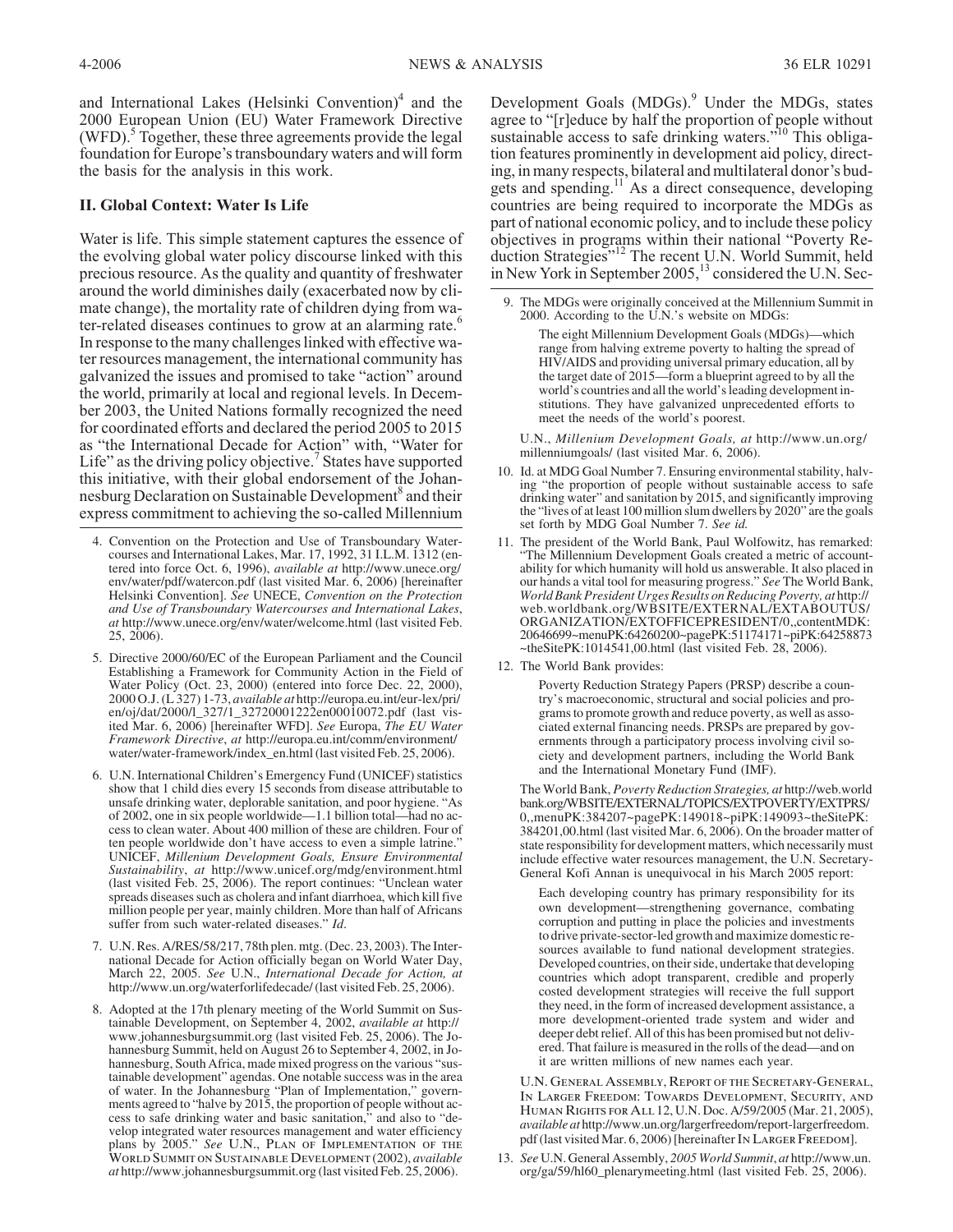retary General's report,*In Larger Freedom*, which called for enhanced global cooperation:

In a world of interconnected threats and challenges, it is in each country's self-interest that all of them are addressed effectively. Hence, the cause of larger freedom can only be advanced by broad, deep and sustained global cooperation among States. . . . [The world needs strong and capable States, effective partnerships with civil society and the private sector, and] agile and effective regional and global intergovernmental institutions to mobilize and coordinate collective action.<sup>14</sup>

This vision is particularly relevant to the management of the world's shared water resources, especially now where scarce water resources could be a catalyst for regional conflict and insecurity.<sup>15</sup> By the year 2020, the world population will reach 9 billion, with one-third of that number forecasted to be without access to adequate drinking water and sanitation. How will this challenge be met? Can lessons be learned from the European approach?

This Article examines how Europe manages its transboundary waters, focusing on the legal aspects, with a view to distilling what lessons may be learned in the context of the global issues related to water. As the world's third largest continent and with some 11% of the world population, Europe is covered with transboundary waters shared by more than 30 sovereign states, each with diverse political and cultural heritages. The EU, now with some 25 Member States and growing, has adopted a unique legal regime for managing freshwater, including rules covering shared international waters. However, for those European rivers that extend beyond the EU, different rules of international law apply. This legal diversity at the regional level provides a unique case study, which, upon closer scrutiny, reveals an emergent innovative "dual-track" governance regime (international/European and EU sub-regional), which continues to evolve in response to Europe's needs. Before analyzing this legal regime, the next section examines the geo-political context of the regional case study.

#### **III. The Legal Regime Governing Europe's Transboundary Waters**

#### *A. What Is Europe?*

What is Europe? From a water point of view, the map of Europe is quite complicated and interconnected, extending beyond the waters crossing the EU.<sup>16</sup> From a legal point of view, three levels of law—international, sub-regional, and national—together provide the legal foundation that regulates Europe's shared transboundary waters. This work will focus specifically on those rules at the international and sub-regional level that apply to water.

But first, let us examine more closely what we mean by "Europe." Definitions refer to Europe as one of the world's seven continents having "more [of] a cultural and political distinction than a physiogeographic one."<sup>17</sup> In a geological and physical sense, Europe is described as "a subcontinent or large peninsula, forming the westernmost part of Eurasia. Europe is bounded to the north by the Arctic Ocean, to the west by the Atlantic, and in the south by the Mediterranean and the Caucasus."<sup>18</sup> The eastern border of Europe is generally accepted to be the Ural Moutains and in the Southeast, the Caspian Sea. Europe ranks at the second-smallest continent in terms of area (some 10,500,00 squre kilometers, representing only 2% of the earth's surface), making it only larger than Australia.<sup>19</sup> Yet this area has diverse socio-cultural, economic, political, and geographical reaches, none of which are readily homogeneous. Notably, there is a sub-regional grouping of European countries that have formed stronger alliances under the EU, discussed in more detail below.

#### *B. What Is the EU?*

The EU, a regional arrangement constructed through a series of international agreements,<sup>20</sup> has grown from its origi-

17. *Wikipedia*, *Europe, at* http://en.wikipedia.org/wiki/Europe (last visited Feb. 25, 2006).

19. Encarta offers the following definition of Europe:

Europe is actually just the western fifth of the Eurasian land mass, which is made up primarily of Asia. Modern geographers generally describe the Ural Mountains, the Ural River, part of the Caspian Sea, and the Caucasus Mountains as forming the main boundary between Europe and Asia. . . . The second smallest continent (Australia is the smallest), Europe has an area of about 10,525,000 sq km (4,065,000 sq mi), but it has the second-largest population of all the continents, about 718,500,000 (1991 estimate). The northernmost point of the European mainland is Cape Nordkinn, in Norway; the southernmost, Punta de Tarifa, in southern Spain near Gibraltar. From west to east the mainland ranges from Cape Roca (Cabo da Roca), in Portugal, to the north-east slopes of the Urals, in Russia.

Encarta, *Europe, at* http://uk.encarta.msn.com/encyclopedia\_ 761570768/Europe.html (last visited Mar. 6, 2006).

20. *See* Treaty of the European Union, 1992 O.J. (C 191), *available at* http://europa.eu.int/eur-lex/en/treaties/dat/EU\_treaty.html#0001000001 (last visited Feb. 28, 2006).

> The Treaty on European Union (EU Treaty) pursues two main objectives: the creation of a monetary union by laying down the principles and arrangements for the introduction of the euro and the creation of an economic and political union. This is the treaty that originated the concept of a three-pillar structure, the first pillar consisting of the European Community [(EC)] and the other two of the common foreign and security policy and police and judicial cooperation in criminal matters. There is, however, a big difference between the first pillar and the other two, which have not given rise to any transfers of sovereignty to the common institutions as was the case with the Treaty establishing the [EC]. In these fields the Member States wished to preserve their independent decision-making powers and restrict themselves to an intergovernmental form of cooperation. The most important legal instruments in these fields are the joint action, the common position, and the framework decision, which are almost always adopted unanimously and are binding only to a limited extent. The original EU Treaty (the Treaty of Maastricht) came into force on 1 November 1993 and has been amended successively by the Treaty of Amsterdam, which came into force in 1999, and the Treaty of Nice, which came into force on 1 February 2003. . . . It is also important to remember that the EU Treaty changed the designation of the European Economic Community (EEC) to [EC], while the other two Com-

<sup>14.</sup> *In Larger Freedom*, *supra* note 12, at 6.

<sup>15.</sup> *See Patricia Wouters, Water Security: What Role for International Water Law, in Human and Environmental Security, an Agenda for Change* (Earthscan 2005).

<sup>16.</sup> For more information, see Transboundary Freshwater Dispute Database, *Basins at Risk*, *at* http://www.transboundarywaters.orst.edu/ projects/bar/ (last visited Feb. 25, 2006).

<sup>18.</sup> *Id.*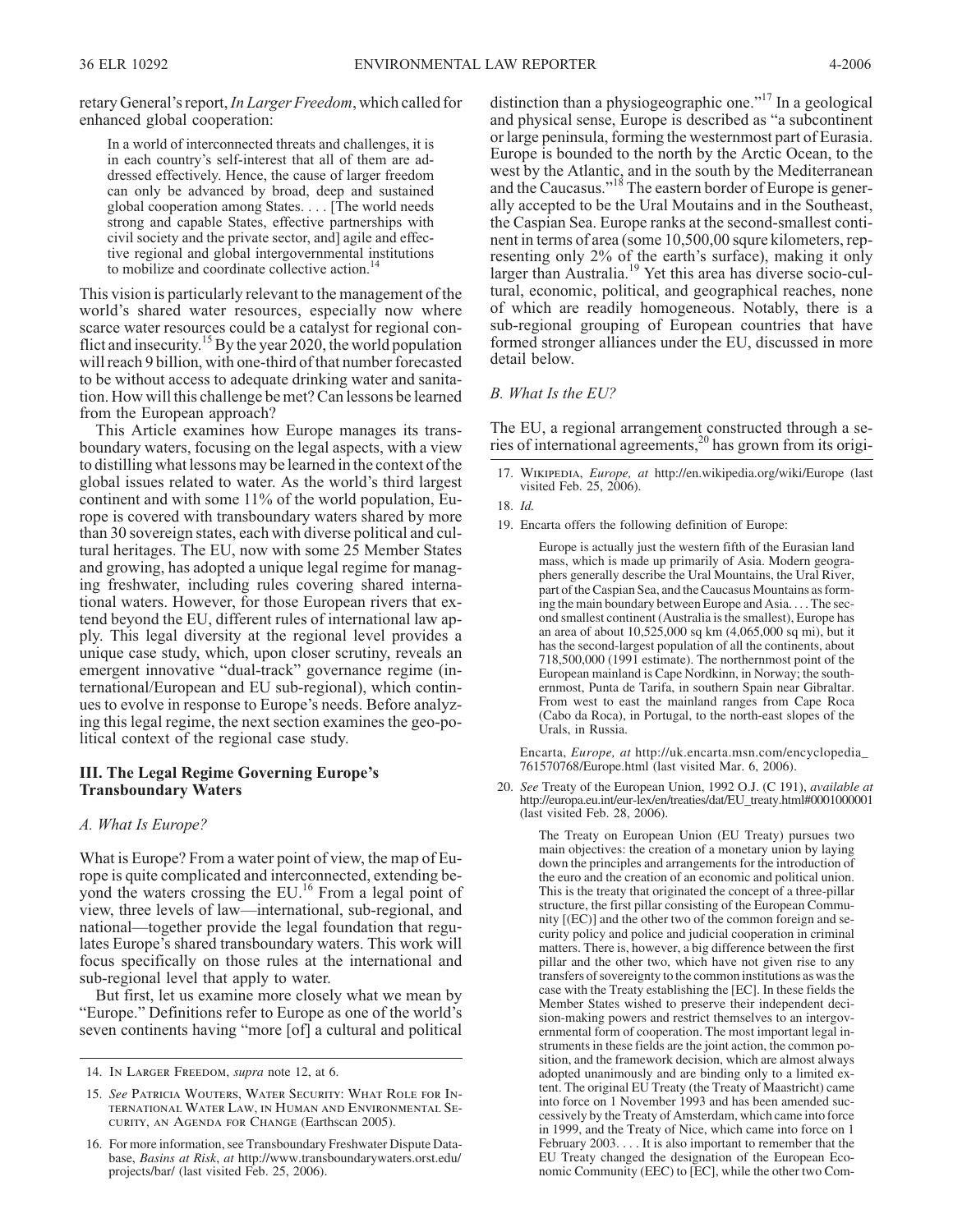nal six Member States (Belgium, France, Germany, Italy, Luxembourg, and the Netherlands) to it current contingent of 25.<sup>21</sup> Under the EU Treaty, there has been a consolidation of policy, with the European Community (EC) at the core, replacing the former European Economic Community.<sup>22</sup> The EU continues to grow, with two additional members—Bulgaria and Romania—expected to join in 2007, and negotiations with Croatia and Turkey commenced in October 2005. In December 2005, the European Council,<sup>23</sup> comprised of representatives from Member governments and responsible for adopting Community legislation, decided to grant candidate country status to the former Yugoslav Republic of Macedonia, although accession negotiations have yet to begin. The EU recently decided to parallel its "enlargement" process, which permits new Member States to join the EU, with a "neighbourhood" procedure, which is aimed at extending EU policies to non-member states. The legal foundation for these new arrangements, the so-called Partnership Agreements, set forth the scope of cooperation with the new "neighbors."<sup>24</sup> Current "partners"

> munities, the [European Coal and Steel Community] . . . and Euratom... were merged with that Community.

Europa, *Process and Players, at* http://europa.eu.int/eur-lex/lex/en/ droit\_communautaire/droit\_communautaire.htm#1.1.4 (last visited Mar. 6, 2006). Under EU agreements, Member States surrender some elements of sovereignty, agreeing to be bound by the laws of the EU. In many instances, however, EU directives leave the specifics of implementation of EU policies and law to the Member States, thereby recognizing the importance of national government policy and administration.

- 21. The 25 Member States (as of January 2006) are: Austria, Belgium, Cyprus, Czech Republic, Denmark, Estonia, Finland, France, Germany, Greece, Hungary, Ireland, Italy, Latvia, Lithuania, Luxembourg, Malta, Poland, Portugal, Slovakia, Slovenia, Spain, Sweden, the Netherlands, and the United Kingdom. *See* Europa, *European Union Member States, at* http://europa.eu.int/abc/governments/index\_en.htm#members (last visited Feb. 25, 2006).
- 22. The EU website provides a summary of key points:

The main purpose of the Treaty establishing the European Community (EC Treaty) was to bring about the gradual integration of the States of Europe and to establish a common market founded on the four freedoms of movement (for goods, services, people and capital) and on the gradual approximation of economic policies. To this end the Member States surrendered part of their sovereignty and gave the Community institutions the power to adopt legislation that would be directly applicable in the Member States (regulation, directive, decision) and take precedence over national law.

The present EC Treaty results from the amendments made to the Treaty establishing the European Economic Community (EEC Treaty), which was signed in Rome in 1957 and came into force on 1 January 1958. That treaty has been amended several times, in particular by the Single European Act, which came into force in 1987, the Treaty of Maastricht (Treaty on European Union), which came into force in 1993, the Treaty of Amsterdam, which came into force in 1999, and the Treaty of Nice, which came into force on 1 February 2003. As a result of these amendments, the sectors falling under the EC Treaty have been extended so that they now include nearly all aspects of the economy and certain more specifically political matters, such as the right of asylum and immigration (see the Treaty of Amsterdam).

Europa, *Process and Players*, *supra* note 20.

- 23. For more information on the role of the European Council, visit the Council of the EU's website at http://ue.eu.int/cms3\_fo/showPage. asp?lang=en&id=1&mode=g&name= (last visited Feb. 28, 2006).
- 24. The European Neighbourhood Policy (ENP) website states:

The European Neighbourhood Policy is a new policy that invites our neighbours to the East and to the South to share in with the EU include Israel, Jordan, Moldova, Morocco, the Palestinian Authority, Tunisia, and the Ukraine—each of whom have significant transboundary water issues. This growing club of EU partners is an interesting development that should be watched more closely, as it may have positive spill-over effects in the area of water resources management. The scope for partnership clearly extends beyond the other European states—some 15 countries ranging from Albania to Switzerland—and could have an influence on transboundary water resources management well beyond the  $EU^{25}$ 

Given the push for EU expansion, including the European Neighbourhood Policy, it is important to understand how membership to the EU is formally constructed. In order to join the EU, states must fulfill the economic and political conditions set forth in the "Copenhagen criteria,"<sup>26</sup> according to which a prospective Member must:

- be a stable democracy, respecting human rights, the rule of law, and the protection of minorities;
- have a functioning market economy; and
- have a functioning market economy, and<br>• adopt the common rules, standards, and policies that
- make up the body of EU law.<sup>27</sup>

As part of its commitment to Member States, the EU will assist them to implement EU laws and will provide them with a range of financial assistance to improve their infrastructure and economy.<sup>28</sup>

Of particular relevance to this study is the system of governance adopted under the EU whereby instruments referred to as "Directives" are used to implement common

> the peace, stability and prosperity that we enjoy in the European Union and which aims to create a ring of friends around the borders of the new enlarged EU.

Europa, *European Neighbourhood Policy*, *at* http://europa.eu.int/ comm/world/enp/index\_en.htm (last visited Feb. 25, 2006). A recent press release notes: "Seven ENP Action Plans have been negotiated and formally adopted—with Israel, Jordan, Moldova, Morocco, the Palestinian Authority, Tunisia and Ukraine." Press Release, European Neighbourhood Policy: A Year of Progress (Nov. 24, 2005), *available at* http://europa.eu.int/rapid/pressReleasesAction.do? reference=IP/05/1467&format=HTML&aged=0&language=EN& guiLanguage=en (last visited Feb. 25, 2006). And the future shows more partners—the next five ENP Action Plans with Armenia, Azerbaijan, Egypt, Georgia, and Lebanon is progressing, with preparations for an ENP Country Report on Algeria. *See id*.

- 25. These include: Albania, Andorra, Belarus, Bosnia-Herzegovina, Iceland, Liechtenstein, Moldova, Monaco, Norway, Russia, San Marino, Serbia and Montenegro, Switzerland, Ukraine, and Vatican City. *See*Europa, *Other European Countries, at* http://europa.eu.int/ abc/governments/index\_en.htm#members (last visited Feb. 25, 2006).
- 26. *See Wikipedia*, *Copenhagen Criteria, at* http://en.wikipedia.org/ wiki/Copenhagen\_criteria (last visited Feb. 25, 2006). The criteria were laid down at the June 1993 European Council in Copenhagen, Denmark, from which they take their name. *See id.*
- 27. *See id.*
- 28. Europa, *Enlargement, at* http://europa.eu.int/comm/enlargement/ enlargement.htm (last visited Feb. 25, 2006). Article 49 of The Treaty on European Union provides "any European State which respects the principles set out in Article 6(1) may apply to become a member of the Union." Treaty on European Union, art. 49, 2002 O.J. (C 325). Article 6(1) states that "the Union is founded on the principles of liberty, democracy, respect for human rights and fundamental freedoms, and the rule of law, principles which are common to the Member States." *Id.* art. 6(1). The EU has not defined its limits in geographical terms, but each applicant country has to meet the basic conditions of the Copenhagen criteria. Thirteen countries are involved in the enlargement process at this stage, and in the coming years other countries are expected to submit applications for membership.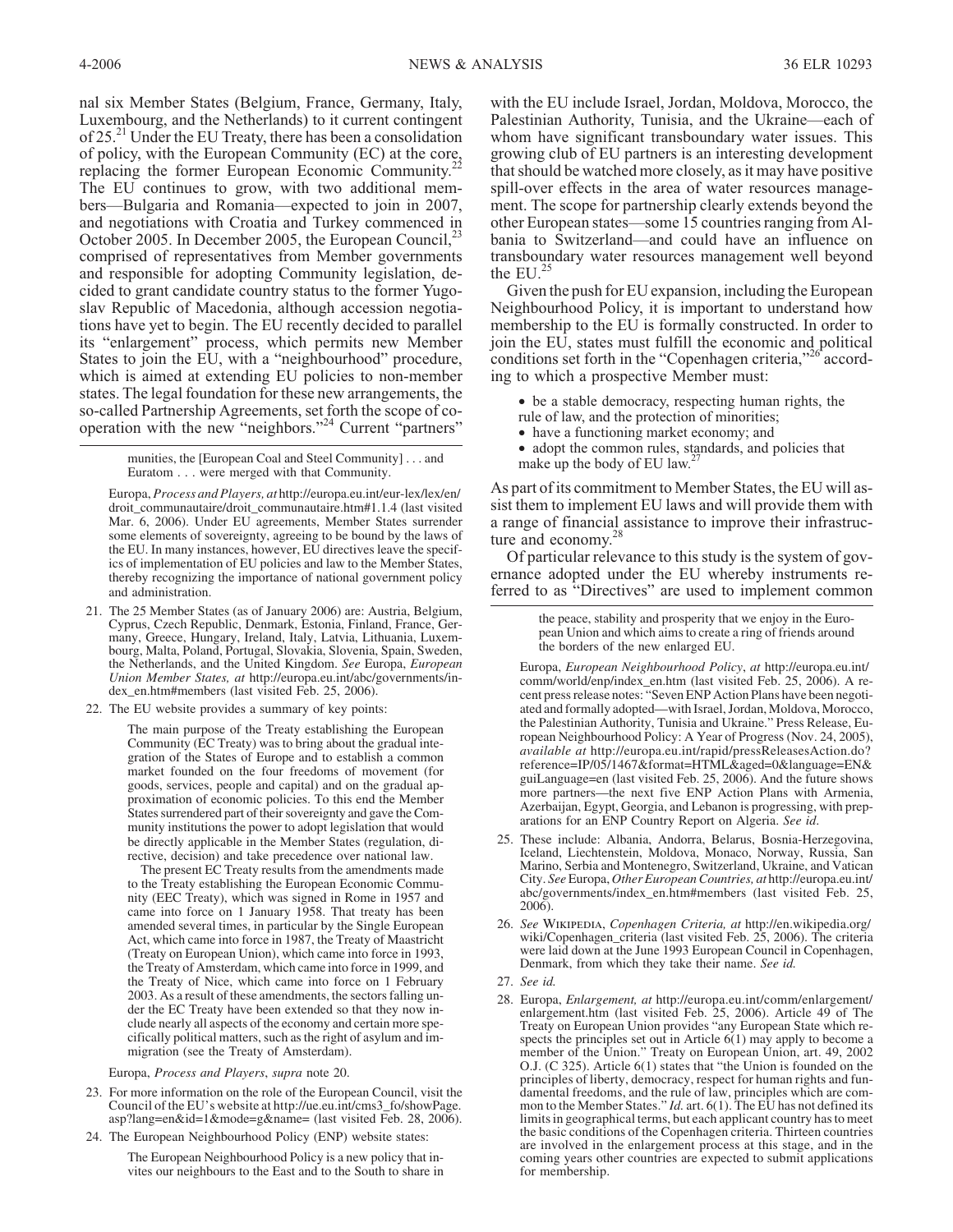policies across Member States.<sup>29</sup> Directives have "direct" effect; that is, each Member State is bound to follow the rules laid down but has the "choice of form and methods" to accomplish them.<sup>30</sup> Under EU legislation, then, a directive is binding on national governments on the result to be achieved, with the means for arriving at that end being left to individual governments to determine. The European Court of Justice, located in Luxemburg, is responsible for deciding matters related to EU law, including infringements or possible violations or failures to implement EU Directives.<sup>3</sup>

#### *C. What International Waters in Europe?*

Close to 200 international rivers and aquifers are shared by two or more states throughout Europe (see Appendix 1). These range from the "most international" river basin, the Danube River Basin, which covers the territories of 18 states,<sup>32</sup> to some 40 watercourses shared only by two countries. Europe's longest river, the Volga, mostly in Russia, flows primarily in a southerly direction and empties into the Caspian Sea. Other major European transboundary river basins include the Po and Rhone, which flow into the Mediterranean Sea; the Elbe, Loire, Rhine, and Seine, which enter the Atlantic Ocean or the North Sea; and the Oder and Wisła, which flow north to the Baltic Sea. Europe's biggest freshwater lake is Lake Ladoga in northwest Russia.<sup>33</sup> Many European states are heavily reliant on waters coming from outside of national borders, including Belgium, Hungary and the Netherlands, with each up to 80% reliant on external water resources. For some 16 European countries, close to 90% of their territory is located within international basins.<sup>34</sup> And with the changed political situation in the former Soviet Union, a number of rivers in that region have become newly internationalized, raising a host of complex issues.<sup>37</sup>

- 29. Directives are adopted by the Council in conjunction with the Euro- pean parliament or by the Commission alone, with the primary pur- pose to align national legislation. Importantly, "a directive is binding on the Member States as to the result to be achieved but leaves them the choice of the form and method they adopt to realise the Commu- nity objectives within the framework of their internal legal order." Europa, *Process and Players, supra* note 20. Failure to transpose a directive into national legislation, including undue delay, can result in a citizen, nonetheless, invoking the directive in national courts. For more, see *id.*
- 30. For example, of particular relevance to this Article, Article 24 of the WFD, entitled "Implementation," provides: "Member States shall bring into force the laws, regulations and administrative provisions necessary to comply with this Directive at the latest 22 December 2003. They shall forthwith inform the Commission thereof." WFD, *supra* note 5, art. 24.
- 31. The Court of Justice comprises 25 judges and 8 advocates-general. For more information see, CVRIA, *The Court of Justice of the European Communities*, at http://curia.eu.int/en/instit/presentationfr/ index\_cje.htm (last visited Feb. 28, 2006).
- 32. A report of the Danube River Basin District states: "The Danube River Basin is the second largest river basin of Europe covering territories of 18 states including EU-Member States, Accession Countries and other states. In addition to the Danube River Basin the Danube River Basin District (DRBD) includes some of the Black Sea coastal catchments." *DRBD, Danube Basin Analysis (WFD Roof Report* 2004) 19 (2005), *available at* http://www.icpdr.org/ pls/danubis/danubis\_db.dyn\_navigator.show (last visited Feb. 26, 2006).
- 33. Encarta, *Europe, at* http://uk.encarta.msn.com/encyclopedia\_ 761570768/Europe.html (last visited Feb. 25, 2006).
- 34. *Alistair Rieu-Clarke, Hydropolitical Vulnerability and Resilience Study: Europe* 2 (U.N. Environment Program Division for Early Warning and Assessment, forthcoming 2006).
- 35. *See* Sergei Vinogradov, *Transboundary Water Resources in the Former Soviet Union: Between Conflict and Co-operation*, 36 *Nat.*

Most of the freshwater used in Europe is surface water, with additional sources coming from groundwater and some desalination.<sup>36</sup> The range of uses includes industrial, agricultural, and domestic, each suffering from the growing problems of scarcity and water quality Pollution and extreme hydrological events have been at the forefront of European water problems over the past decade. There are also emerging problems of water scarcity that may lead to regional conflict, as a recent UNECE report asserts:

At present 31% of Europe's population lives in countries already suffering from what we call high water stress, particularly during droughts and periods of low river flow. The trouble is that demand for clean water will probably increase throughout Europe and Central Asia. Areas such as the Mediterranean and Central Asian countries, which are already facing overexploitation of their water resources, may well find this growing demand generating conflicts between the different water users and between countries, too.<sup>3</sup>

The next section sets forth the legal analytical framework that will be used to identify and compare the body of rules that govern Europe's transboundary waters.

#### **IV. Global Overview: The Legal Regime Governing European Rivers**

In order to understand and rigorously compare the legal regimes that apply to Europe's international watercourses, this Article employs a five-point analytical framework.<sup>38</sup> In order to set the context for that task, however, the next section presents a brief overview of the three documents that comprise the legal foundation for this work.

#### *A. The U.N. Watercourses Convention (UNWC)*

The rules of international law that govern the uses of transboundary waters have evolved over the past century

RESOURCES J. 393 (1996). See also PATRICIA WOUTERS ET AL., INTEGRATED WATER RESOURCES MANAGEMENT IN TRANSBOUND-ARY BASINS: AN INTERSTATE AND INTERSECTORAL APPROACH-THE CASE OF THE ARAL SEA (Kluwer Law Publishers, forthcoming 2006).

- 36. *Rieu-Clarke*, *supra* note 34, at 3.
- 37. *UNECE, The* 1992 *UNECE Convention on the Protection and Use of Transboundary Watercourses and Interna- tional Lakes* 3 (2004), *available at* http://www.unece.org/env/ water/documents/brochure\_water\_convention.pdf (last visited Mar. 6, 2006). The UNECE Report explains:

At the same time some UNECE countries are suffering from more floods than ever before, and these have a severe economic and social impact. Floods have become the most common and costly "water quantity problem" not only in parts of Western and Central Europe and North America but also in the Mediterranean region. Many countries depend on groundwater to meet the demand for drinking water, and are quickly depleting precious aquifers, especially around cities. Today, the water supply of some 140 million European city dwellers comes from overexploited groundwater resources. The needs of irrigation agriculture, too, make excessive demands on the freshwater available. These processes are inflicting irreversible damage on our environment, as they are lowering groundwater tables and threatening natural wetlands as well as causing salt-water intrusion into coastal aquifers.

*Id.*

38. *See Patricia Wouters et al., Transforming Potential Conflict Into Cooperation Potential: The Role of International Water Law* (UNESCO PCCP 2003).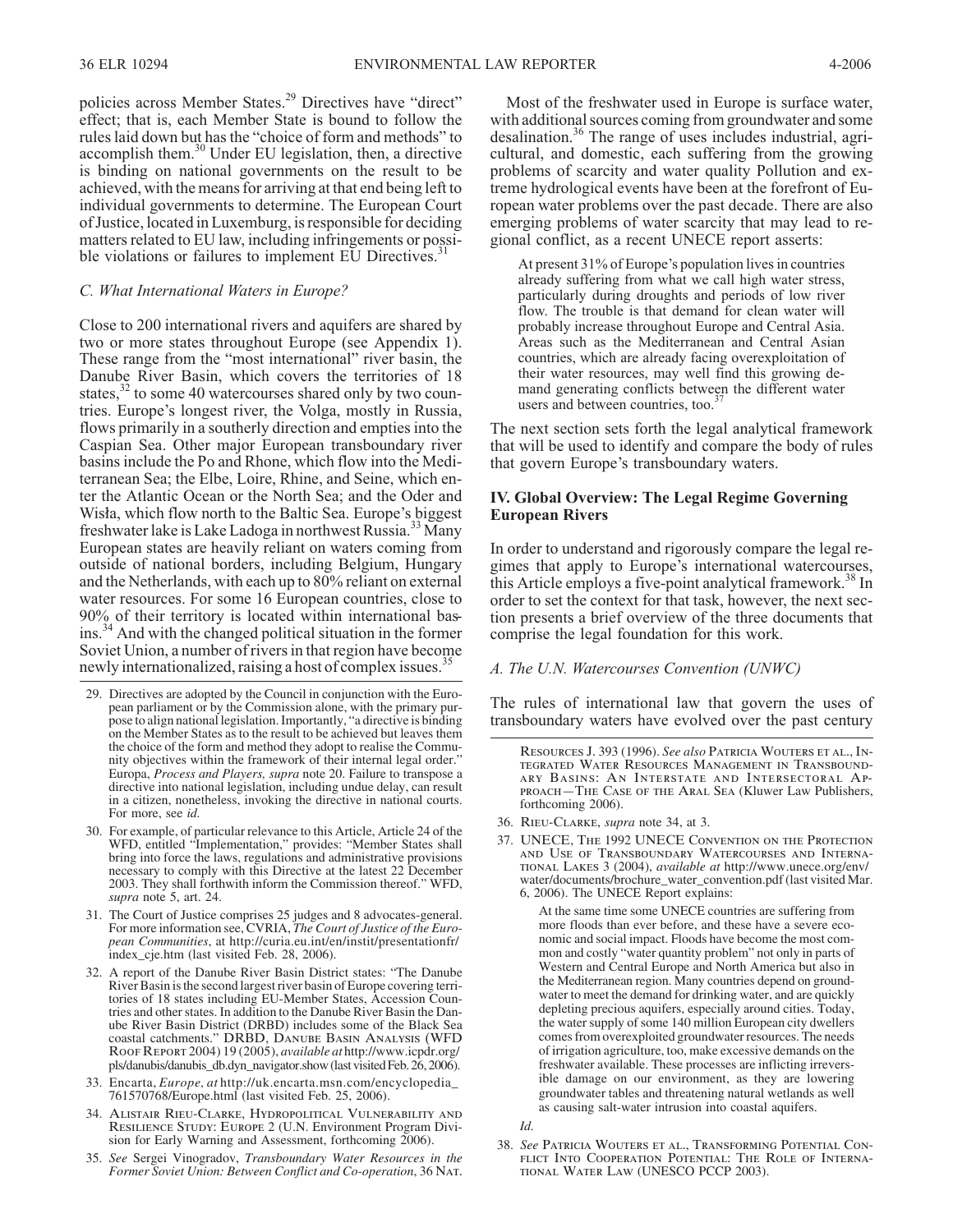into an identifiable body of customary and treaty laws, captured primarily within the text of the UNWC,  $39^\circ$  adopted on May 20, 1997,<sup>40</sup> supported by some 104 states.<sup>41</sup> The U.N. Resolution containing the Convention contained 14 European states as part of the sponsoring delegation.<sup>42</sup> All European states voted in support of the U.N. Convention, apart from France and Spain, who abstained from voting. Turkey, in keeping with tradition, voted against the Resolution and has consistently refused to adopt the UNWC, preferring instead to negotiate bilateral agreements. This reluctance to recognize the rules of law codified in the UNWC may suggest a similar reticence in the European context, where Turkey is keen to become an EU Member State.

The U.N. Convention, currently with 14 state parties, remains open for accession globally and requires an additional 21 parties before it will enter into force. $43$  The current initative to promote the ratification of the UNWC is to be commended, since this could assist with transboundary watercourses management in several ways: (1) it would provide support to those regions that have little or no treaties on their international rivers and lakes (such as Meso-America); (2) it would support the "weakest" watercourse state on shared watercourses; and (3) it would consolidate and present an identifiable framework for addressing allocation and

- 40. The draft resolution of the draft Convention was sponsored by Antigua and Barbuda, Bangladesh, Bhutan, Brazil, Cambodia, Cameroon, Canada, Chile, Denmark, Finland, Germany, Greece, Grenada, Honduras, Hungary, Italy, Japan, Jordan, Laos, Latvia, Liechtenstein, Malaysia, Mexico, Nepal, Netherlands, Norway, Portugal, Republic of Korea, Romania, Sudan, Sweden, Syria, Tunisia, the United Kingdom, the United States, Uruguay, Venezuela, and Vietnam. *See* Press Release, U.N., General Assembly Adopts Convention on the Law of Non-Navigational Uses of International Watercourses (May 21, 1977) (on file with author).
- 41. The states voting in support of the UNWC were Albania, Algeria, Angola, Antigua and Barbuda, Armenia, Australia, Austria, Bah- rain, Bangladesh, Belarus, Belgium, Botswana, Brazil, Brunei Darussalam, Burkina Faso, Cambodia, Cameroon, Canada, Chile, mark, Djibouti, Estonia, Federated States of Micronesia, Finland, Gabon, Georgia, Germany, Greece, Guyana, Haiti, Honduras, Hun- gary, Iceland, Indonesia, Iran, Ireland, Italy, Jamaica, Japan, Jordan, Kazakhstan, Kenya, Kuwait, Laos, Latvia, Liechtenstein, Lithuania, Luxembourg, Madagascar, Malawi, Malaysia, Maldives, Malta, Marshall Islands, Mauritius, Mexico, Morocco, Mozambique, Namibia, Nepal, the Netherlands, New Zealand, Norway, Oman, Papua New Guinea, Philippines, Poland, Portugal, Qatar, Republic of Korea, Romania, Russian Federation, Samoa, San Marino, Saudi Arabia, Sierra Leone, Singapore, Slovakia, Slovenia, South Africa, nisia, Ukraine, United Arab Emirates, the United Kingdom, the United States, Uruguay, Venezuela, Vietnam, Yemen, and Zambia. States voting against the Convention were Burundi, China, and Turkey. And the states that abstained from voting were Andorra, Argentina, Azerbaijan, Bolivia, Bulgaria, Colombia, Cuba, Ecuador, Egypt, Ethiopia, France, Ghana, Guatemala, India, Israel, Mali, Mongolia, Pakistan, Panama, Paraguay, Peru, Rwanda, Spain, Tanzania, and Uzbekistan. Thirty-three states were absent from voting, including Afghanistan, Bahamas, Barbados, Belize, Benin, Bhutan, Cape Verde, Comoros, Democratic People's Republic of Korea, Dominican Republic, El Salvador, Eritrea, Fiji, Guinea, Lebanon, Mauritania, Myanmar, Niger, Nigeria, Palau, Saint Kitts & Nevis, Saint Lucia, Saint Vincent and the Grenadines, Senegal, Solomon Islands, Sri Lanka, Swaziland, Tajikistan, the former Yugoslav Republic of Macedonia, Turkmenistan, Uganda, Zaire, and Zimbabwe. For a more detailed discussion, see Wouters, *supra* note 2.
- 42. These states include Denmark, Finland, Germany, Greece, Hungary, Italy, Latvia, Liechtenstein, the Netherlands, Norway, Portugal, Romania, Sweden, and the United Kingdom. *See* Press Release, *supra* note 40.
- 43. UNWC, *supra* note 2, art. 36. *See* Wouters, *supra* note 2.

re-allocation issues, central to transboundary water resources management.<sup>44</sup>

The Convention covers all five areas highlighted by the legal analytical framework discussed below. It is important to stress at this point, however, that the UNWC is founded upon the principle of "equitable and reasonable utilisation," which requires that "all relevant factors," including environmental and trade issues (virtual water), be taken into account when determining allocation and reallocation issues in the transboundary context.<sup>45</sup> The great strength of this approach is that it levels the playing field for all users and all uses, and permits an ongoing assessment for the management of water resources. This principle is fundamental in the European context.

# *B. The Helsinki Convention and the EU WFD*

A quick overview of the historical evolution of how European rivers were managed reveals a series of multilateral treaties dating back to the early 19th century, which focused primarily on navigational issues, probably due to the emerging commerce moving along European rivers. Post worldwar peace treaties introduced legal regimes for "peace and commerce," thereby establishing the legal basis for cooperation, the demarcation of borders, and the establishment of a number of regional river basin commissions. Under the UNECE 1992 Helsinki Convention, an umbrella pan-European treaty with some 35 parties,<sup>46</sup> the focus was clearly on "the protection and use" of shared rivers and lakes, highlighting the importance of limiting adverse transboundary impact that resulted from development.<sup>47</sup> Along the same lines, with an emphasis on the sustainable management and protection of freshwaters generally, the EU adopted and now works to implement the WFD.<sup>48</sup> This EU legislation updates, consolidates, and supersedes a large number of water-related EU Directives.<sup>49</sup> Although the Helsinki Convention and the EU WFD each cover some of Europe's shared freshwaters, the approach and the legal rules adopted in the two instruments are quite distinctive. There is a current move to build upon the separate but complementary regimes established under the UNECE Helsinki Convention and the EU WFD (in particular on transboundary waters), with a recent meeting on this topic hosted by Poland.<sup>5</sup>

- 45. *See Patricia Wouters et al., Sharing Transboundary Waters—An Integrated Assessment of Equitable Entitle- ment: The Legal Assessment Model* (International Hydrological Programme, Session VI, Technical Documents in Hydrology No. 74) (UNESCO 2005).
- 46. The State parties are: Albania, Austria, Azerbaijan, Belarus, Belgium, Bulgaria, Croatia, Czech Republic, Denmark, Estonia, Finland, France, Germany, Greece, Hungary, Italy, Kazakhstan, Latvia Liechtenstein, Lithuania, Luxembourg, the Netherlands, Norway, Poland, Portugal, Republic of Moldova, Romania, Russian Federation, Slovakia, Slovenia, Spain, Sweden, Switzerland, Ukraine and the EC.
- 47. *See* Helsinki Convention, *supra* note 4.
- 48. *See* WFD, *supra* note 5.
- 49. *Id.* pmbl.
- 50. The first meeting, held in Sterdyn, Poland, on October 18 to 19, 2005, aimed to:

(a) Test and possibly adapt the guidance documents developed in the framework of the EU Common Implementation Strategy in countries in transition; (b) Transfer early experience on ways of better integrating water management issues

<sup>39.</sup> UNWC, *supra* note 2.

<sup>44.</sup> *See* Wouters, *supra* note 2.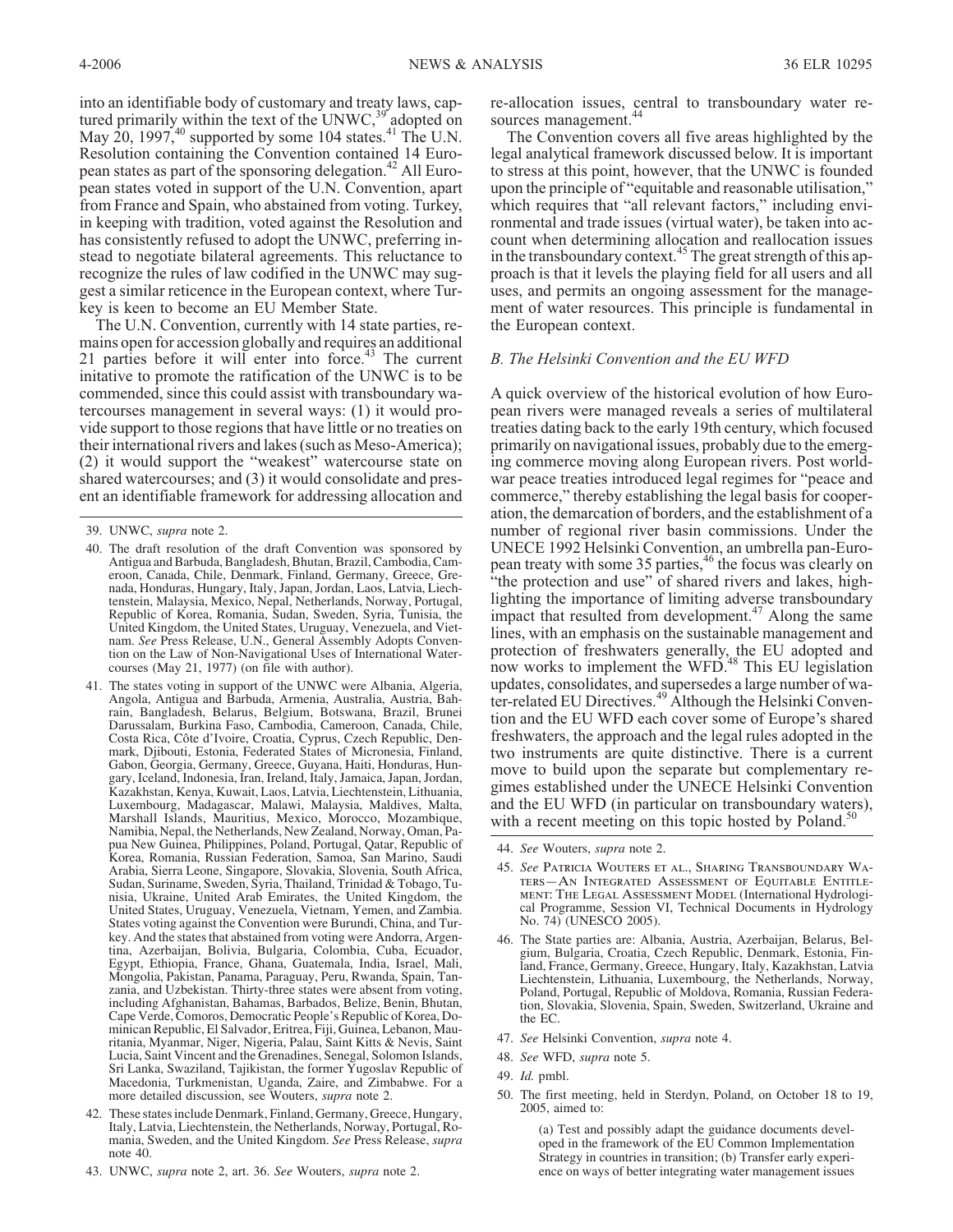Analyzing the legal regime that has evolved in Europe reveals a growing convergence of European practice in this field, largely as a result of the ongoing implementation of these two regional documents. The next section examines the legal regimes that apply to Europe's shared waters.

#### **V. Legal Analysis**

The analytical framework used here permits a comparative examination of state and treaty practice under five broad headings, which together identify the cornerstone legal issues to be addressed when assessing transboundary watercourse regimes. These headings are: (1) scope; (2) substantive rules; (3) procedural rules; (4) institutional mechanisms; and  $(5)$  dispute prevention/compliance.<sup>51</sup> This framework will be employed next in the context of the emerging legal regimes that govern European rivers. The focus will be on the Helsinki Convention and the EU WFD, including, as a point of reference and context, consideration of the UNWC, and, where relevant, state practice beyond Europe.

#### *A. Scope*

The legal question to be answered in this section is: "what waters are covered?" The response to this query determines the legal reach of the agreement by defining the waters, uses, and parties that are subject to the rules that apply. The legal issue of "scope" is generally dealt with at the outset of the international agreement, and usually includes geographical and/or hydrological or hydrographical parameters. "Scope" might also be identified and prescribed through a listing of the types of uses or activities, i.e., protecting ecosystems, regulated by the agreement. In any event, the matter of "scope" is an important one and has proven to be one of the most difficult issues to address, as it requires interdisciplinary expertise and scientific inputs. $52$ 

> into other sectoral policies from EU member States to countries in transition; and (c) Disseminate the results of the EU pilot projects on transboundary water basins under the Common Implementation Strategy.

*UNECE, Workshop Notice: Workshop on Transboundary Water Management at the Northeastern Border of the European Union* 2, U.N. Doc. MP.WAT/SEM.6/2005/1 (2005), *available at* http://unece.org/env/documents/2005/wat/sem.6/mp. wat.sem.6.2005.1e.pdf (last visited Mar. 6, 2006). A similar workshop was held in Belgrade on November 17-18, 2005, focusing on South-Eastern Europe. The workshop was the first step in a twopart programme:

The first workshop will therefore provide a general overview of the management of transboundary waters in Eastern Europe and of practices in EU and non-EU countries. In particular, experience gained in the implementation of the WFD, by international river commissions and within international projects on transboundary waters will be shared. Information on relevant funding instruments for transboundary water cooperation projects will also be presented. Finally, the workshop will propose activities to improve cooperation on transboundary waters in the region and make recommendations for the workshop follow-up.

*Id.*

- 51. This section is taken from research developed by the University of Dundee, International Water Law Research Institute, now published in several sources. *See, e.g.*, *Wouters et al.*, *supra* note 45.
- 52. *See Hydrology and Water Law—Bridging the Gap: Case Studies From Around the World* (working title) (Patricia Wouters & J. Wallace eds., IWA Publishing, forthcoming 2006) [hereinafter *Hydrology and Water Law*].

The type of watercourse agreement—i.e., framework as compared to basin-specific—may dictate how detailed its "scope" will be defined. This is particularly relevant in Europe, where framework agreements provide the baseline with broad objective-based definitions of "scope," which are later defined more precisely in the context of basin-specific agreements, concluded under the framework mother agreement.

The 1997 UNWC is a framework instrument. It defines "scope" using the terms "international watercourse" and "Watercourse State."<sup>53</sup> The Convention, by definition, covers surface waters and connected aquifers, but does not deal with confined aquifers (discussed below). The scope as defined in the UNWC adopts a basinwide approach, although this is not as clearly spelled out as under the International Law Association's Helsinki Rules on the Uses of the Waters of International Rivers, which uses the term "international drainage basin" as the prescriptive term defining "scope" matters.<sup>54</sup> The UNWC is open to all watercourse states and "regional economic integration organizations" as a global instrument. It entitles each watercourse state to be involved in negotiating agreements affecting the entire watercourse; partial watercourse agreements must include those states whose interest might be significantly affected.<sup>55</sup>

As noted above, the "scope" of the UNWC does not extend to cover "confined aquifers" (confined groundwater). Despite the recommendation by the U.N. International Law Commission (ILC) that their draft rules should cover shared groundwaters, this was rejected by the U.N. Working Group of the Whole,  $56$  resulting in the matter of "scope" remaining prescribed as defined in the UNWC. This result created a vacuum in this area of the law, although this is now being addressed.<sup>57</sup> Given the fact that more than 90% of the world's

- 53. The UNWC defines "watercourse" as "a system of surface waters and groundwaters constituting by virtue of their physical relation-<br>ship a unitary whole and normally flowing into a common termi-<br>nus," and "international watercourse" as "a watercourse, parts of which are situated in different States." It defines "watercourse state" as a "State Party to the present Convention in whose territory part of an international watercourse is situated, or a Party that is a regional economic integration organization, in the territory of one or more of whose Member States part of an international watercourse is situ- ated." *See* UNWC, *supra* note 2, art. 4.
- 54. The "Helsinki Rules" were adopted by the International Law Asso- ciation at the 52d conference, held at Helsinki in August 1966. The Report of the Committee on the Uses of the Waters of International Rivers (1967), which sets forth the rules, is available at http://www. internationalwaterlaw.org/IntlDocs/Helsinki\_Rules.htm (last visited Feb. 27, 206). *See Patricia Wouters, Rivers of the World: Water Law, State Practice, and Current Issues* (IWA Publ'g forthcoming 2006).
- 55. Article 4 of the UNWC provides: "Every watercourse State is entitled to participate in the negotiation of and to become a party to any watercourse agreement that applies to the entire international watercourse, as well as to participate in any relevant consultations." Article 4(2) provides:

A watercourse State whose use of an international watercourse may be affected to a significant extent by the implementation of a proposed watercourse agreement that applies only to a part of the watercourse or to a particular project, programme or use is entitled to participate in consultations on such an agreement and, where appropriate, in the negotiation thereof in good faith with a view to becoming a party thereto, to the extent that its use is thereby affected.

- 56. The "Working Group of the Whole" is the U.N. Sixth Committee (Legal Committee) convened in a working group for the purposes of considering the ILC Draft Rules.
- 57. For more details, see Wouters, *supra* note 2, and *Wouters*, *supra* note 54.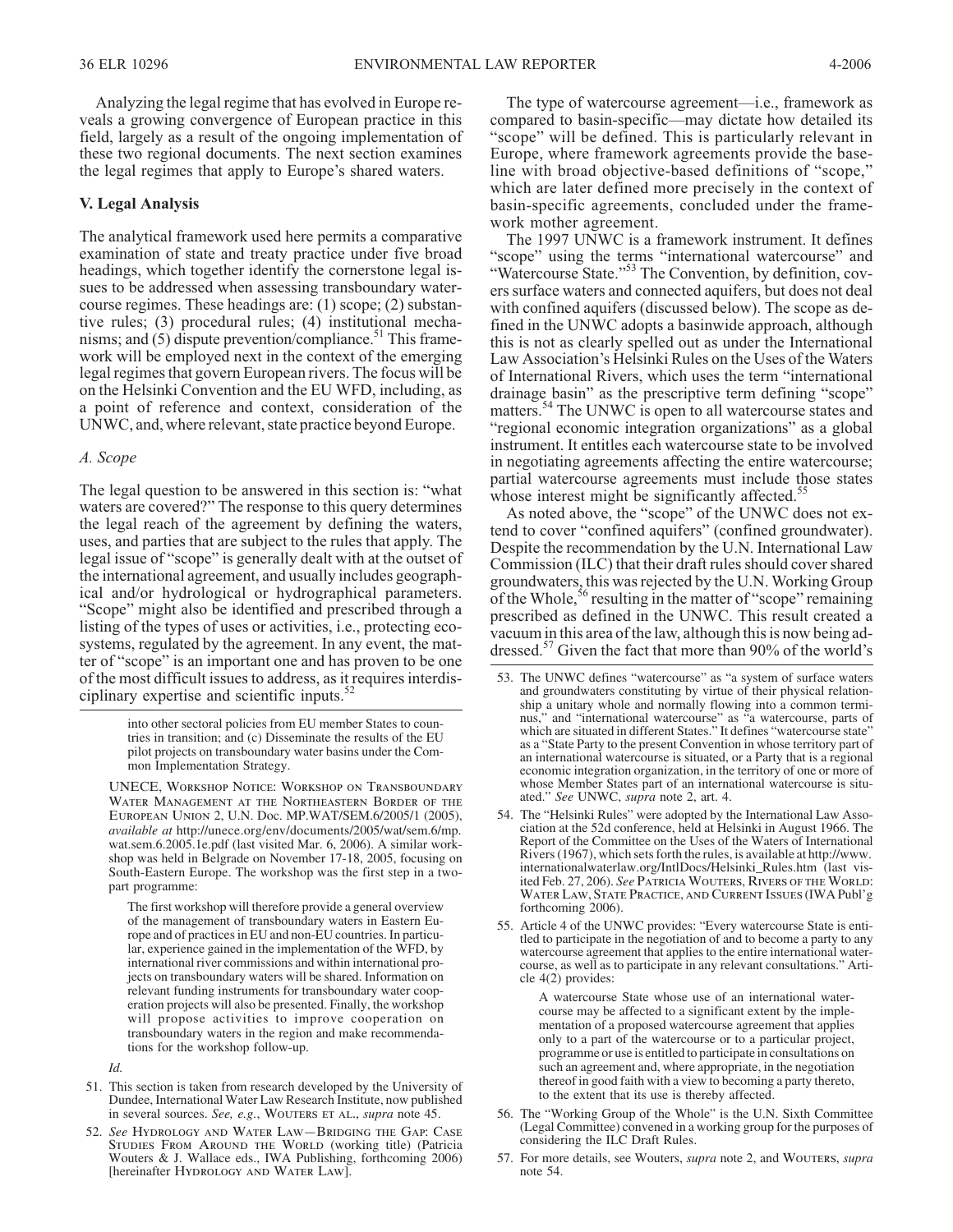freshwater is contained in aquifers, many of which cross national borders,<sup>58</sup> this issue requires more consideration. The matter is currently under study by the ILC, which prepares a document on the rules of law that might cover shared groundwater.<sup>59</sup> Such an endeavor raises many issues, especially in light of the ILC's experience in negotiating the 1997 UNWC—which took close to 30 years of study and ended with disagreement on core issues, including the matter of "scope."<sup>60</sup>

In the European context, the matter of "scope" receives two separate types of treatment under firstly, the UNECE Helsinki Convention, and secondly, the EU WFD. The Helsinki Convention seeks to address the water-related problems particular to that era (the 1990s), when environmental concerns led to efforts aimed at reducing pollution and limiting adverse transboundary impact.<sup>61</sup> The key provision of the Helsinki Convention, Article 2, provides the platform for the definition of "scope," focusing on the matter of "transboundary impacts." The agreement covers "transboundary waters"<sup>62</sup> and provides for two categories of state

- 58. *See* U.N. Educational, Scientific, and Cultural Organization, *Inter- national Shared Aquifer Resource Management (ISARM)*, *at* http://www.iah.org/isarm/ (last visited Feb. 27, 2006). *See also* Shammy Puri & Alice Aureli, *Transboundary Aquifers: A Global Program to Asses, Evaluate, and Develop Policy*, 43 *Ground Wa- ter* 661 (2005), *available at* http://www.iah.org/isarm/gwat\_100. pdf (last visited Feb. 27, 2006).
- 59. *See ILC, Report on the Work of Its Fifty-Seventh Session*, U.N. GAOR, 60th Sess., Supp. No. 10, U.N. Doc. A/60/10 (2005), *available at* http://untreaty.un.org/ilc/sessions/57/57sess.htm. At the 57th session, the ILC considered the third report of the Special Rapporteur, Mr. Chusei Yamada, which contained a complete set of 25 draft articles on the law of transboundary aquifers. *See ILC, Third Report on the Shared Natural Resources: Transboundary Groundwaters*, U.N. Doc. A/CN.4/551 and Corr. 1 and Add. 1 (2005), *available at* http://untreaty.un.org/ilc/guide/8\_5. htm (last visited Feb. 27, 2006). At its 2836th meeting, held on May 11, 2005, the ILC decided to establish aWorking Group to be chaired by Enrique Candioti to review the draft articles presented by the Spe- cial Rapporteur taking into account the debate in the ILC on the topic. The Working Group had the benefit of advice and briefings from experts on groundwaters from UNESCO and the International Association of Hydrogeologists (IAH). The Working Group re- viewed and revised eight draft articles and recommended that it be reconvened in 2006 to complete its work. *See* ILC, *Fifty-Seventh Session, at* http://untreaty.un.org/ilc/sessions/57/57sess.htm (last visited Feb. 27, 2006). *See also Stefano Burchi & Kerstin Mechlem, Groundwater in International Law, Compilation of Treaties and Other Legal Instruments* (U.N. Food and Agriculture Organization Legislative Study 86) (2005), *available at* http://www.fao.org/documents/show\_cdr.asp?url\_file=/ docrep/008/y5739e/y5739e02.htm (last visited Feb. 27, 2006).
- 60. *See* Wouters, *supra* note 2.
- 61. *See U.N. I.L.C., U.N. Report of the International Law Commission*—57*th Session*(2005), *available at* http://untreaty.un.org/ ilc/reports/2005/2005report.htm (last visited Mar. 6, 2006). For an overview and recent update on the Helsinki Convention, see Patricia Wouters & Sergei Vinogradov, *Analysing the ECE Water Convention: What Lessons for the Regional Management of Transboundary Water Resources?*, 2003/2004 *Y.B. of Int'l Cooperation on Env't & Dev.* 55.
- 62. The Helsinki Convention provides:

"Transboundary waters" means any surface or ground waters which mark, cross or are located on boundaries between two or more States; wherever transboundary waters flow directly into the sea, these transboundary waters end at a straight line across their respective mouths between points on the low-water line of their banks.

Helsinki Convention, *supra* note 4, art. 1(1).

The Convention goes on to state:

"Transboundary impact" means any significant adverse effect on the environment resulting from a change in the condiparty: "Party"<sup>63</sup> and "Riparian Party."<sup>64</sup> Being a framework instrument, the geographical scope is not defined beyond the requirement that the agreement relates to "transboundary" impacts. The Helsinki Convention has 35 state parties, including the EC, and has recently adopted an amendment opening membership globally.<sup>65</sup>

A number of water-related agreements have been concluded under the Helsinki Convention, thus extending its impact, including two important multilateral instruments, the London Protocol on Water and Health,<sup>66</sup> and the Kiev

> tions of transboundary waters caused by a human activity, the physical origin of which is situated wholly or in part within an area under the jurisdiction of a Party, within an area under the jurisdiction of another Party. Such effects on the environment include effects on human health and safety, flora, fauna, soil, air, water, climate, landscape and historical monuments or other physical structures or the interaction among these factors; they also include effects on the cultural heritage or socio-economic conditions resulting from alterations to those factors.

*Id.* art. 1(2).

- 63. Article 1(3) of the Helsinki Convention provides, "'Party' means, unless the text otherwise indicates, a Contracting Party to this Convention."
- 64. Article 1(4) of the Helsinki Convention provides, "'Riparian Parties' means the Parties bordering the same transboundary wa-<br>ters." The more sophisticated obligations for riparian party are discussed further in this Article under the "substantive rules" section, below.
- 65. To see the list of parties, visit UNECE, *Status of Ratification of Water Convention*, *at* http://www.unece.org/env/water/status/lega\_wc. htm (last visited Feb. 27, 2006). On November 28, 2003, the parties to the Helsinki Convention adopted amendments to Articles 25 and 26 following Switzerland's proposal to allow states situated outside the UNECE region to become parties to the Convention. Four countries have ratified the amendments, although 23 ratifications are necessary for the amendments to enter into force. Requests for accession by states outside the UNECE will not be considered until the amendments have entered into force for all the states and organizations that were parties to the Convention when the amendments were adopted. The amendment, set forth in "Decision III/1," provides:

Any other State, not referred to in paragraph 2, that is a Member of the United Nations may accede to the Convention upon approval by the Meeting of the Parties. In its instrument of accession, such a State shall make a declaration stating that approval for its accession to the Convention had been obtained from the Meeting of the Parties and shall specify the date on which approval was received. Any such request for accession by Members of the United Nations shall not be considered for approval by the Meeting of the Parties until this paragraph has entered into force for all the States and organizations that were Parties to the Convention on 28 November 2003.

*UNECE, Amendment to Articles 25 and 26 of the Convention* 2, U.N. Doc. ECE/MP.WAT/14 (2004), *available at* http:// www.unece.org/env/documents/2004/wat/ece.mp.wat.14.e.pdf (last visited Mar. 6, 2006). For additional details, see UNECE, *Status of Ratification of the Amendments to the Water Convention*, *at* http:// www.unece.org/env/water/status/amend.htm (last visited Feb. 27, 2006).

66. Protocol on Water and Health to the 1992 Convention on the Protection and Use of Transboundary Watercourses and International Lakes, signed June 17, 1999, entered into force Aug. 4, 2005, *available at* http://www.unece.org/env/documents/2000/wat/mp.wat. 2000.1.e.pdf (last visited Feb. 27, 2006) [hereinafter London Protocol]. *See* UNECE, *Status of Ratification of the Protocol on Water and Health*, *at* http://www.unece.org/env/water/status/lega\_wh.htm (last visited Feb. 27, 2006). The UNECE website sets forth the importance of this agreement:

> Nowadays, most Europeans take clean drinking water for granted. Yet, in the European part of the UNECE region alone, an estimated 120 million people, i.e., one person in seven, do not have access to safe drinking water and adequate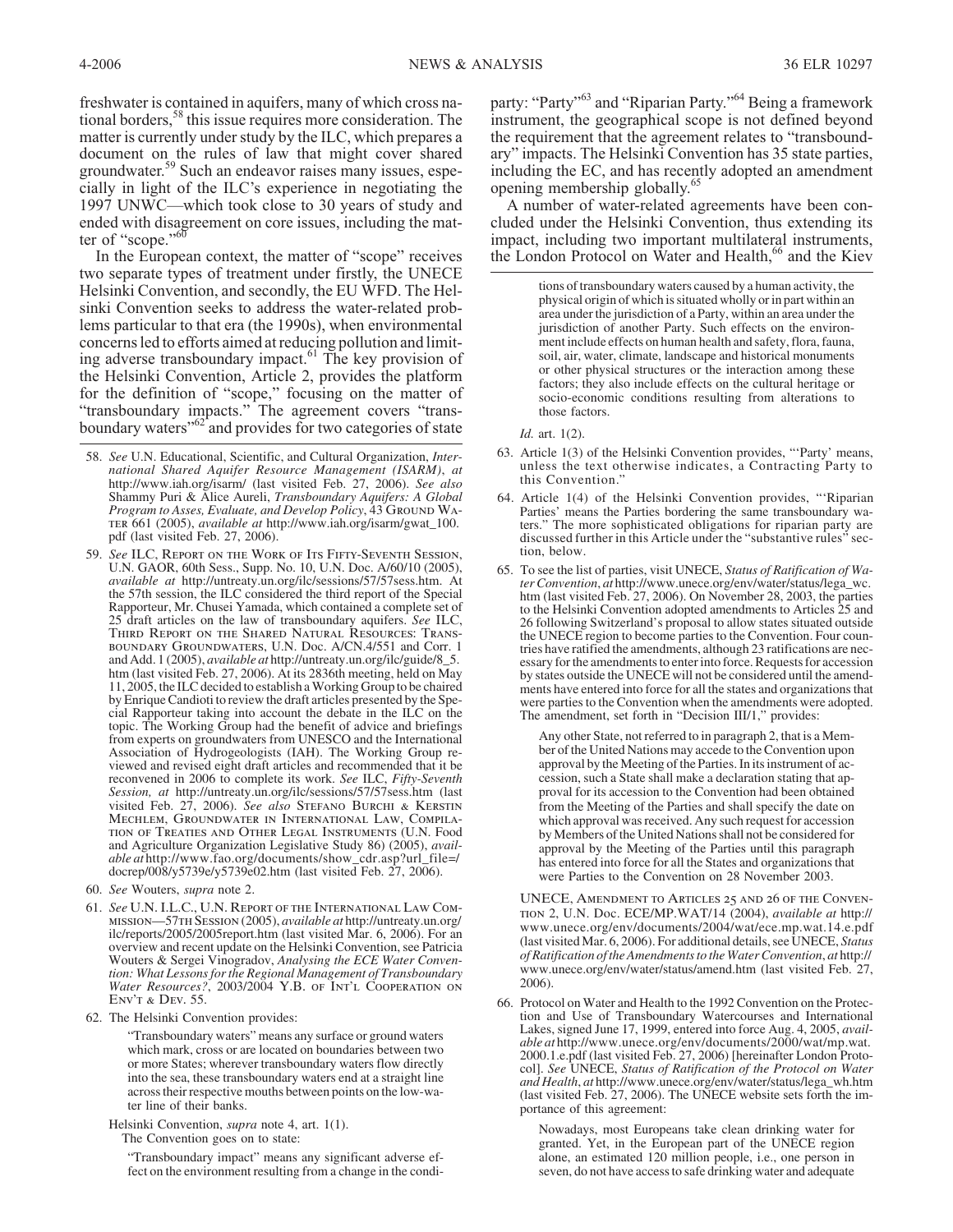Protocol on Civil Liability.<sup>67</sup> Another UNECE multilateral instrument, the pan-European Espoo Environmental Impact Assessment Convention<sup>68</sup> adopted before the Helsinki Convention, nonetheless forms part of the UNECE package and should be taken into account on water-resources management issues.

The Helsinki Convention has also been the inspiration for a growing number of basin-specific agreements, which build upon the framework elements of the mother agreement. The most recent example of this is the agreement concluded by Moldova and the Ukraine on the Dniester River, "Transboundary Cooperation and Sustainable Management of the Dniester River."<sup>69</sup> Each European basin-specific

> sanitation, making them vulnerable to water-related diseases, such as cholera, bacillary dysentery, coli infections, viral hepatitis A and typhoid. Cleaner water and better sanitation could prevent over 30 million cases of water-related disease [sic] each year in the region. The 1999 Protocol on Water and Health was negotiated with this in mind.

> The main aim of the Protocol is to protect human health and well being by better water management, including the protection of water ecosystems, and by preventing, controlling and reducing water-related diseases. The Protocol is the first international agreement of its kind adopted specifically to attain an adequate supply of safe drinking water and adequate sanitation for everyone, and effectively protect water used as a source of drinking water.

> To meet these goals, its Parties are required to establish national and local targets for the quality of drinking water and the quality of discharges, as well as for the performance of water supply and waste-water treatment. They are also required to reduce outbreaks and the incidence of water-related diseases.

> This Protocol introduces a social component into cooperation on water management. Water resources management should link social and economic development to the protection of natural ecosystems. Moreover, improving the water supply and sanitation is fundamental in breaking the vicious cycle of poverty.

UNECE, *Protocol on Water and Health, at* http://www.unece.org/ env/water/text/text\_protocol.htm (last visited Mar. 6, 2006).

- 67. Protocol on Civil Liability and Compensation for Damage Caused by the Transboundary Effects of Industrial Accidents on Trans- boundary Waters, signed May 21, 2003, *available at* http://www. unece.org/env/civil-liability/protocol.html (last visited Feb. 27, 2006) [hereinafter Protocol on Civil Liability]. The Protocol, which will give individuals affected by the transboundary impact of indus- trial accidents on international watercourses a legal claim for adequate and prompt compensation, was signed by 22 countries on May 21, 2003, during the fifth Ministerial Conference "Environment for Europe" in Kiev, Ukraine. *See* UNECE,*Civil Liability and Compen- sation for Damage Caused by the Transboundary Effects of Industrial Accidents on Transboundary Waters*, *at* http://www.unece.org/ env/civil-liability/welcome.html (last visited Feb. 27, 2006). The Protocol has since been signed by 24 countries and ratified by 1. It will enter into force with 16 ratifications. UNECE, *Status of Ratification of the Protocol on Civil Liability, at* http://www.unece.org/ env/civil-liability/status\_cl.html (last visited Feb. 27, 2006). For more information, visit http://www.unece.org/env/civil-liability/ welcome.html.
- 68. UNECE, *Convention on Environmental Impact Assessment in a Transboundary Context (Espoo, 1991)—The "Espoo (EIA) Convention," at* http://www.unece.org/env/eia/welcome.html (last visited Feb. 27, 2006).
- 69. In December 2005, the UNECE, working with the Organization for Security and Co-operation in Europe, announced the successful conclusion of "a landmark agreement"—"Transboundary Cooperation and Sustainable Management of the Dniester River"—between the Republic of Moldova and Ukraine aimed at cleaning up the Dniester River. One of eastern Europe's largest rivers, the Dniester River suffered serious environmental problems from pollution and flow regime. More than 7 million people share the basin, and the river is the primary source of drinking water in the Republic of Moldova and parts of Ukraine (including Odessa). From its source in the Ukrai-

agreement concluded by riparian parties under the Helsinki Convention must define the new instrument's scope.<sup>70</sup> As noted above, this legal element must be carefully considered in each case, since it will determine the enforceable parameters of the agreement. Not surprisingly, special attention was given to the definition of "scope" under the Rhine and Danube Conventions.<sup>71</sup> For example, under the 1999 Rhine Convention, the "Rhine" is defined as:

[T]he Rhine from the outlet of Lake Untersee and, in the Netherlands, the branches Bovenrijn, Bijlands Kanaal, Pannerdensch Kanaal, IJssel, Nederrijn, Lek, Waal, Boven-Merwede, Beneden-Merwede, Noord, Oude Maas, Nieuwe Maas and Scheur and the Nieuwe Waterweg as far as the base line as specified in Article 5 in connection with Article 11 of the [U.N.] Convention on the Law of the Sea, the Ketelmeer and the Ijsselmeer.<sup>72</sup>

Further, under Article 2 of the Rhine Convention, entitled "Scope," the Convention applies to:

(a) the Rhine; (b) ground water interacting with the Rhine; (c) aquatic and terrestrial ecosystems which interact or could again interact with the Rhine; (d) the Rhine catchment area, insofar as its pollution by noxious substances adversely affects the Rhine; (e) The Rhine catchment area, insofar as it is of importance for flood prevention and protection along the Rhine.<sup>73</sup>

These geological and ecological approaches to defining "scope" under the Rhine Convention provide for extensive coverage and create a broad jurisdictional reach that will affect directly the implementation and enforcement of the agreement. A slightly different approach was used in the 1994 Danube Convention, where the "scope" of the agreement is defined as a "catchment area," being "the hydrological river basin as far as it is shared by the contracting parties."<sup>74</sup> This definition appears to be less broad than the ap-

nian Carpathians, the Dniester River flows through the Republic of Moldova and reaches Ukraine again near the Black Sea. *See* Press Release, U.N., Agreement to Clean Up the River Dniester (Dec. 2, 2005), *available at* http://www.unece.org/press/pr2005/05env\_ p08e.htm (last visited Feb. 27, 2006).

- 70. Article 9 of the Helsinki Convention, *supra* note 4, provides that "Riparian Parties shall specify the catchment area, or part(s) thereof, subject to cooperation" in any agreements they might conclude.
- 71. Convention on the Protection of the Rhine, Apr. 12, 1999, 1404 U.N.T.S. 59, *available at*http://www.iksr.org/fileadmin/user\_upload/ documents/convention\_on\_tthe\_protection\_of\_\_the\_rhine.pdf (last visited Feb. 27, 2006) [hereinafter Rhine Convention]. Convention on Cooperation for the Protection and Sustainable Use of the Dan- ube River (June 29, 1994), *available at* http://www.icpdr.org/pls/ danubis/danubis\_db.dyn\_navigator.show (last visited Mar. 6, 2006) [hereinafter Danube Convention]. The Helsinki Convention also influenced, inter alia, the 1997 agreement between the Russian Federation and Estonia on Lake Peipsi and the 2002 agreement on the Sava River between Bosnia-Herzegovina, Croatia, Montenegro, Serbia, and Slovenia. Technical and legal assistance from the UNECE has been provided to Belarus, Latvia, Lithuania, and the Russian Federation for cooperation on the Daugava and the Nemunas, as well as for the setting-up of the transboundary water commission on the Chu and Talas Rivers shared by Kazakhstan and Kyrgyzstan. For more details, see *UNECE, The* 1992 *UNECE Convention on the Protection an Use of Transboundary Watercourses and International Lakes* (2004), *available at* http://unece.org/env/ water/documents/brochure\_water\_convention.pdf (last visited Mar. 6, 2006). *See also* K. Hayward, The Legal Regime of the Dniester (LL.M. dissertation, IWLRI, University of Dundee, forthcoming 2006).
- 72. Rhine Convention, *supra* note 71, art. 1.
- 73. *Id.* art. 2.
- 74. Danube Convention, *supra* note 71.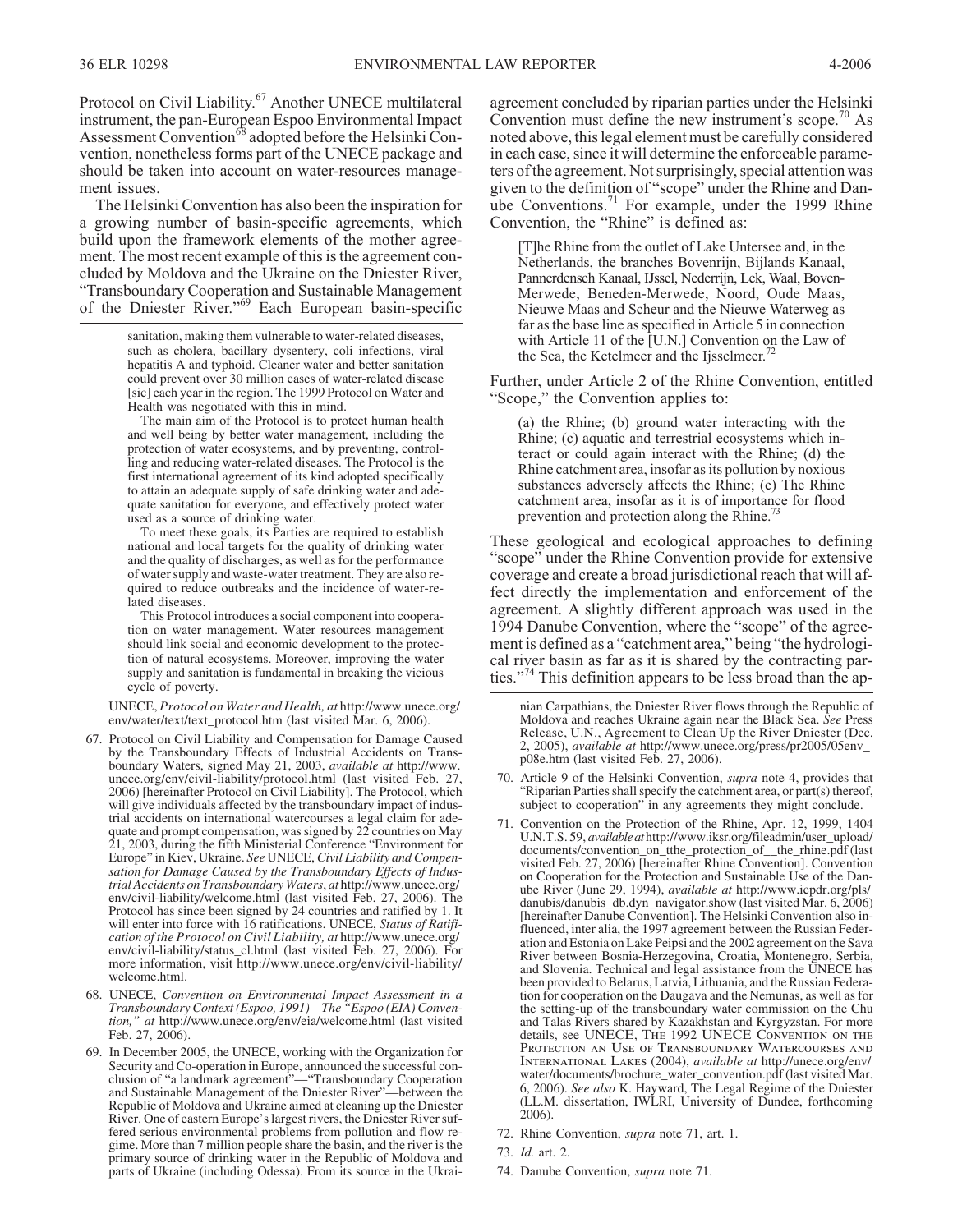proach taken under the Rhine Convention, and the legal issue would be to determine what is meant by a "catchment" area, a task that would require scientific input and guidance.

The EU WFD, with 25 Member States, adopts a basinwide approach to "scope" covering all surface and groundwater<sup>15</sup> with a view to achieving long-term sustainable water resources management based upon a high level of protection of the aquatic environment.<sup>76</sup> There is some concern that the WFD does not adequately cover groundwater (a "scope" issue), and a current initiative is underway to discuss whether this should be the subject of a new directive. Transboundary waters<sup>77</sup> are referred to throughout the WFD, but as these are not all found within the exclusive domestic domain of EU Member States, the WFD can only recommend that basinwide plans across national borders are undertaken. For example, a report is being prepared for the entire basin of the Danube River, which extends beyond the EU, by the Danube River Commission as the "competent authority."<sup>78</sup> Similar plans are expected for the EU's other European transboundary rivers, such as the Meuse, Rhine, and Scheldt Rivers. Clearly, such basinwide reports will require extensive cooperation within and beyond the EU and could provide working platforms to enhance European co-

Surface waters and groundwaters are in principle renewable natural resources; in particular, the task of ensuring good status of groundwater requires early action and stable long-term planning of protective measures, owing to the natural time lag in its formation and renewal. Such time lag for improvement should be taken into account in timetables when establishing measures for the achievement of good status of groundwater and reversing any significant and sustained upward trend in the concentration of any pollutant in groundwater.

WFD, *supra* note 5, pmbl. ¶ 28.

77. The WFD provides:

Common principles are needed in order to coordinate Member States' efforts to improve the protection of Community waters in terms of quantity and quality, to promote sustainable water use, to contribute to the control of transboundary water problems, to protect aquatic ecosystems, and terrestrial ecosystems and wetlands directly depending on them, and to safeguard and develop the potential uses of Community waters.

WFD, *supra* note 5, ¶ 23. It goes on to provide:

Within a river basin where use of water may have transboundary effects, the requirements for the achievement of the environmental objectives established under this Directive, and in particular all programmes of measures, should be coordinated for the whole of the river basin district. For river basins extending beyond the boundaries of the Community, Member States should endeavour to ensure the appropriate coordination with the relevant non-member States. This Directive is to contribute to the implementation of Community obligations under international conventions on water protection and management, notably the United Nations Convention on the protection and use of transboundary water courses and international lakes, approved by Council Decision 95/308/EC(1) and any succeeding agreements on its application.

*Id.* ¶ 35.

operation more generally. It will be interesting to review these basinwide plans prepared under the EU WFD with a view to evaluating their impact on achieving the water quality objectives of the WFD.

#### *B. Substantive Rules*

When examining a transboundary watercourse regime, the "substantive rules" are those that define the legality of existing or new uses. The question central to this line of inquiry is: are the existing and/or proposed new uses legally permissible? The rules of international law in this area are clear, both in terms of customary international law and treaty law—international (transboundary) watercourse states are entitled (and obliged) to an "equitable and reasonable use" of their shared waters.<sup>79</sup> These principles of "equity" and "reasonableness" provide the foundation and dynamics for a rule of law that is particularly suited to water—a resource that is not readily defined, nor controlled, by national borders, but which is called upon to meet a diverse variety of needs and demands. Thus, the legal question we ask in this section is: does the use (new or existing) qualify as an "equitable and reasonable" use?

The rule of equitable and reasonable utilization, which exists quite independently from treaty law, as an enforceable rule of customary international law is codified, to a large extent,  $80$  in Article 5 of the UNWC.  $81$  How this rule is to be implemented can be found in Article 6 of the Convention, which provides a non-exhaustive list of factors and proposed methodology for operationalizing the rule in practice. Watercourse states are required to consider "all relevant factors," with a conclusion to be made "on the basis of the whole."<sup>82</sup> Thus, all social, environmental, economic, and hydrographic factors are to be identified, given due weight, and evaluated together in order to determine whether or not the proposed use is "equitable and reasonable."<sup>83</sup> Where there is not enough water to meet all needs and a conflict-of-use arises, the UNWC provides that "vital human needs" should be given a priority, under Article 10.<sup>84</sup> In research work in this field, it has been suggested that "vital environmental needs" should also be given a priority in such a situation.<sup>85</sup> The UNWC provides a clear substantive rule supported by an operational framework for evaluating the legality of the ongoing development and use of shared international waters. The rule benefits from a built-in flexi-

- 80. *See* Patricia Wouters, *An Assessment of Recent Developments in International Watercourse Law Through the Prism of the Substantive Rules Governing Use Allocation*, 36 *Nat. Resources J.* 417 (1996).
- 81. The UNWC provides:

Watercourse States shall in their respective territories utilize an international watercourse in an equitable and reasonable manner. In particular, an international watercourse shall be used and developed by watercourse States with a view to attaining optimal and sustainable utilization thereof and benefits therefrom, taking into account the interests of the watercourse States concerned, consistent with adequate protection of the watercourse.

UNWC, *supra* note 2, art. 5.

- 82. *Id.* arts. 6 and 6(3).
- 83. *Id.* arts. 6 and 10.
- 84. *Id.* art. 10(2). *See also Wouters et al.*, *supra* note 45.
- 85. *Wouters et al.*, *supra* note 38.

<sup>75.</sup> WFD, *supra* note 5.

<sup>76.</sup> The WFD requires Member States to manage their waters (inland surface waters, transitional waters, coastal waters, and groundwater) according to river basin management districts with the overall objective of promoting "sustainable water use based on long-term protection of available water resources" and achieving good water status within a certain time frame and to established basic requirements. The WFD provides:

<sup>78.</sup> *See Danube Basin Analysis*,*supra* note 32. The international aspects of the basin are covered in Part I, and a series of national reports are compiled in Part II.

<sup>79.</sup> *See Wouters*, *supra* note 54.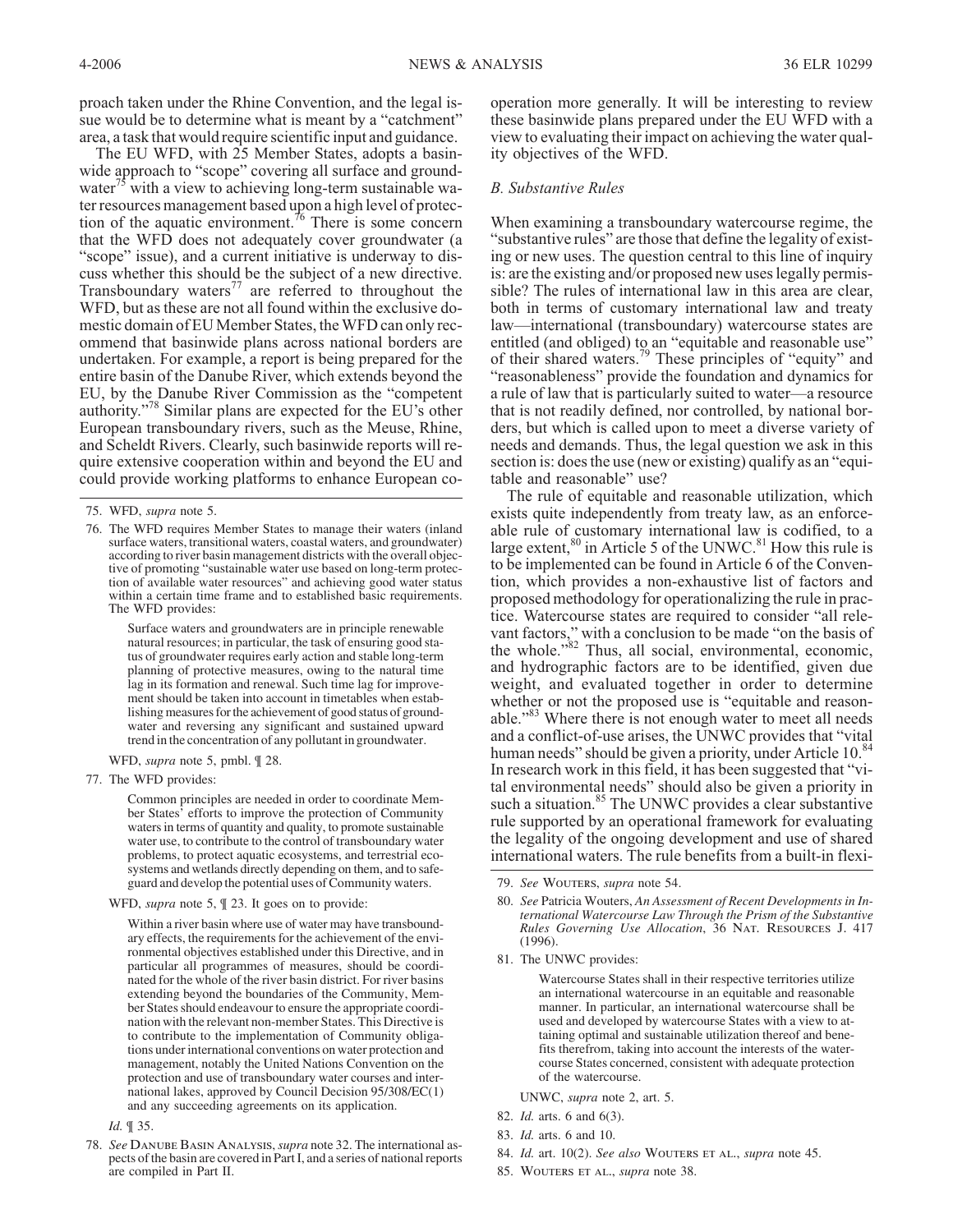bility that is buttressed by a transparent, predictable, and enforceable methodology.<sup>86</sup>

The rule of equitable and reasonable use finds expression in the numerous multilateral and bilateral water-related treaties across Europe, and notably, can be found at the heart of the Helsinki Convention. While the primary substantive rule of this instrument is the prevention of adverse transboundary impact, this overall objective must be considered in the broader context of water resources management, where developmental and environmental concerns are relevant factors to consider.

The overarching rule of the Helsinki Convention, under Article 2, requires states party to the Convention to "take all appropriate measures to prevent, control and reduce any transboundary impact."<sup>87</sup> More specifically, states party to the Convention agree to:

take all appropriate measures: (a) To prevent, control and reduce pollution of waters causing or likely to cause transboundary impact; (b) To ensure that transboundary waters are used with the aim of ecologically sound and rational water management, conservation of water resources and environmental protection; (c) To ensure that transboundary waters are used in a reasonable and equitable way, taking into particular account their transboundary character, in the case of activities which cause or are likely to cause transboundary impact; (d) To ensure conservation and, where necessary, restoration of ecosystems.

Thus, the goal of transboundary pollution control is embedded within the requirement that "transboundary waters are used in an equitable and reasonable way." This approach is adopted across the realm of UNECE-inspired, water-related agreements concluded under the Helsinki Convention.

The objective of the EU WFD is to "establish a framework for the protection of inland surface waters, transitional waters, coastal waters and groundwater" that prevents deterioration and promotes sustainable development.<sup>89</sup> In line with this, the overall aim of the WFD is to achieve "good water status" in all waters.<sup>90</sup> Article 4.1 provides that good water status is to be achieved in all surface and groundwater bodies by 2015, and introduces the principle of prevention, requiring measures to prevent further deterioration of the existing status of EU waters. Exemptions to these overarching objectives are permitted, and Member States are allowed to adopt less stringent goals and extend compliance deadlines beyond 2015, provided that certain conditions are fulfilled. In line with EU practice, in implementing directives, each Member State is required to achieve the objectives of the WFD, but are left to their own devices to determine how

- 89. WFD, *supra* note 5, art. 1.
- 90. The WFD provides:

Member States should aim to achieve the objective of at least good water status by defining and implementing the necessary measures within integrated programmes of measures, taking into account existing Community requirements. Where good water status already exists, it should be maintained. For groundwater, in addition to the requirements of good status, any significant and sustained upward trend in the concentration of any pollutant should be identified and reversed.

these are best accomplished at the national level.<sup>91</sup> While the WFD declares at its outset that water is considered to be a special "heritage" (not a commercial product) that must be protected,<sup>92</sup> it does require that service delivery is paid for, and that costs are recovered.<sup>93</sup> How this will be implemented at national levels remains to be seen and is the subject of ongoing reporting requirements. Thus, from a substantive rule perspective, the EU WFD requires Member States to identify, monitor, and improve the status of their freshwater. Since the "scope" of the WFD includes transboundary waters that extend beyond EU Member States, delicate jurisdictional issues arise as to the enforceability of the substantive rules of the WFD beyond EU borders, and this will require closer study.<sup>94</sup>

- 91. For a discussion of how Scotland is implementing the WFD, see Sa- rah Hendry et al., *River Basin Planning in Scotland and the Euro- pean Community, in Hydrology and Water Law*,*supra* note 52. *See also* Sarah Hendry, *Scottish Strategic Issues*, 16 *J. Water L.* 98-102 (2005).
- 92. The WFD begins: "Water is not a commercial product like any other but, rather, a heritage which must be protected, defended and treated as such."
- 93. Article 9 of the WFD provides:

Recovery of costs for water services 1. Member States shall take account of the principle of recovery of the costs of water services, including environmental and resource costs, having regard to the economic analysis conducted according to Annex III, and in accordance in particular with the polluter pays principle. Member States shall ensure by 2010

- that water-pricing policies provide adequate incentives for users to use water resources efficiently, and thereby contribute to the environmental objectives of this Directive, - an adequate contribution of the different water uses, disaggregated into at least industry, households and agriculture, to the recovery of the costs of water services, based on the economic analysis conducted according to Annex III and taking account of the polluter pays principle.

Member States may in so doing have regard to the social, environmental and economic effects of the recovery as well as the geographic and climatic conditions of the region or regions affected.

2. Member States shall report in the river basin management plans on the planned steps towards implementing paragraph 1 which will contribute to achieving the environmental objectives of this Directive and on the contribution made by the various water uses to the recovery of the costs of water services.

3. Nothing in this Article shall prevent the funding of particular preventive or remedial measures in order to achieve the objectives of this Directive.

4. Member States shall not be in breach of this Directive if they decide in accordance with established practices not to apply the provisions of paragraph 1, second sentence, and for that purpose the relevant provisions of paragraph 2, for a given water-use activity, where this does not compromise the purposes and the achievement of the objectives of this Directive. Member States shall report the reasons for not fully applying paragraph 1, second sentence, in the river basin management plans.

94. The WFD provides:

Within a river basin where use of water may have transboundary effects, the requirements for the achievement of the environmental objectives established under this Directive, and in particular all programmes of measures, should be coordinated for the whole of the river basin district. For river basins extending beyond the boundaries of the Community, Member States should endeavour to ensure the appropriate coordination with the relevant non-member States. This Directive is to contribute to the implementation of Community obligations under international conventions on water protection and

<sup>86.</sup> *Wouters et al.*, *supra* note 45.

<sup>87.</sup> Helsinki Convention, *supra* note 4, art. 2.

<sup>88.</sup> *Id.* art. 2(2).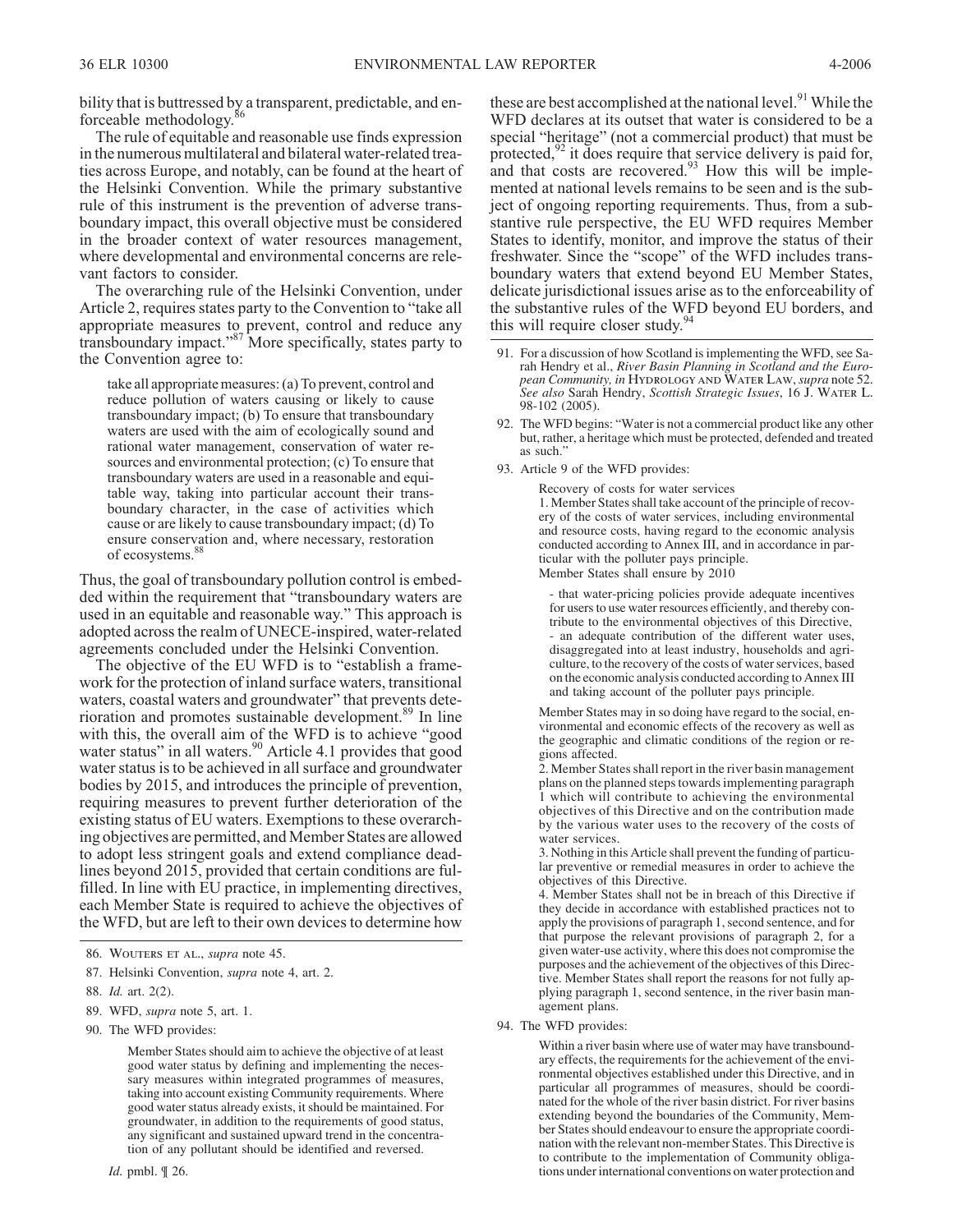## *C. Procedural Rules*

Procedural rules provide the means through which the substantive rules are implemented and provide a framework for the ongoing peaceful management of the watercourse regime, which often changes over time. The distinction between the "substantive" and "procedural" obligations is made here for analytical purposes in order to better understand and compare treaty regimes. In fact, "procedural" rules are just as legally binding as "substantive" rules—each represent international legal obligations, the violation of which may entail state responsibility.<sup>95</sup> A breach of any rule of international law (substantive or procedural) will give rise to a range of new obligations, ranging from the requirement of cessation to the duty to make appropriate reparation.

Generally, water-related treaties contain procedural rules that establish a range of obligations—from the general duty to cooperate to more specific obligations related to the collection and exchange of data and requirements for notification and consultation.

Read together, the procedural rules set forth in the 1997 UNWC provide a model framework for managing the ongoing legal regime of the shared watercourse. The procedural means for implementing the substantive rule of "equitable and reasonable use" (contained in Article 5) are contained in Articles 8 and 9, which require cooperation among watercourse states and create a general duty to regularly exchange data and information about the watercourse. These general obligations are elaborated with more detail in Part Three of the Convention, which provides a number of procedures ranging from exchange of information,  $96$  notification,  $97$  and consultations<sup>98</sup>—required to be followed in the event of "planned measures." These procedures provide a clear package of rules that watercourse states are required to follow when they seek to develop a new or increased use. This procedural package is a valuable tool that offers transparency, predictability, and enforceability and should be considered more closely by watercourse states who have yet to enter into agreements, such as Central Asia, China, and Meso-America. The framework has been closely followed by states around the world and can be found in regional agreements, such as the 2000 Revised Protocol for the Southern African Development Community (SADC),<sup>9</sup>

> management, notably the United Nations Convention on the protection and use of transboundary water courses and international lakes, approved by Council Decision 95/308/EC(15) and any succeeding agreements on its application.

WFD, *supra* note 5, pmbl. ¶ 35.

- 95. *See* Patricia Wouters, *State Responsibility in Economic Relations: The Case of the Energy Charter Treaty*, *Hofstra J. Int'l L.* 117 (1997); *see also U.N., Responsibility of States for International Wrongful Acts* (2005), *available at* http://untreaty.un. org/ilc/texts/instruments/english/draft%20articles/9\_6\_2001.pdf (last visited Mar. 6, 2006).
- 96. UNWC, *supra* note 2, art. 11.
- 97. *Id.* arts. 12-16, 18-19. These provisions cover a range of issues ranging from timing of notification, response to notification, and what should occur in the absence of notification, or where there is need for urgent implementation of planned measures.
- 98. *Id.* art. 17.
- 99. Revised Protocol on Shared Watercourses in the Southern African Development Community, Aug. 7, 2000, 40 I.L.M. 317 (2001) [hereinafter SADC Protocol]. The 2000 Revised Protocol was signed by: Angola, Botswana, Congo, Lesotho, Malawi, Mauritius,

the 1995 Mekong Agreement,<sup>100</sup> and the 2002 Russian-Byelorussia Agreement on Cooperation.<sup>101</sup>

The Helsinki Convention provides a two-tiered set of procedural rules as the foundation for implementing the substantive rules related to pollution prevention and limiting adverse transboundary impact. The Convention, with some 35 parties, divides these into two categories: "Parties" and "Riparian Parties." The former category has a list of rules set forth in Part I; the latter grouping has a more detailed set of rules contained in Part II. For example, "Riparian Parties" are required to pursue closer cooperation through the conclusion of new agreements (bilateral or multilateral) in line with the Convention, $102$  to undertake consultations, $\frac{103}{100}$  to establish joint monitoring and assessment programs,<sup>104</sup>to undertake common research and development,  $105$  to exchange information,  $106$  to establish early warning and alarm systems, $107$  and to render mutual assistance during "critical" situations.<sup>108</sup> These procedural requirements foster operational cooperation, which is vital to transboundary waters management. In fact, a survey of the work of the UNECE reveals considerable investment in these areas, with relatively successful results.

The EU WFD is constructed upon a series of specific procedural requirements—the very foundation of this legal regime requires the classification, reporting, and monitoring of river basins across (and beyond) the EU. Under the WFD, Member States are required to identify and classify national<sup>109</sup> and transboundary river basins,  $10^{\circ}$  to designate

- 100. Agreement on the Cooperation for the Sustainable Development of the Mekong Basin, 34 I.L.M. 864 (1995) [hereinafter Me-kong Agreement].
- 101. 2002 Russian-Byelorussia Agreement on Cooperation.
- 102. Helsinki Convention,*supra* note 4, art. 9, contains a long list of obli- gations with respect to the proposed provisions in new agreements.
- 103. Helsinki Convention, *supra* note 4, art. 10.
- 104. *Id.* art. 11.
- 105. *Id.* art. 12.
- 106. *Id.* art. 13.
- 107. *Id.* art. 14.
- 108. *Id.* art. 15.
- 109. The WFD provides:

Coordination of administrative arrangements within river basin districts

Art. 3(1). Member States shall identify the individual river basins lying within their national territory and, for the purposes of this Directive, shall assign them to individual river basin districts. Small river basins may be combined with larger river basins or joined with neighbouring small basins to form individual river basin districts where appropriate. Where groundwaters do not fully follow a particular river basin, they shall be identified and assigned to the nearest or most appropriate river basin district. Coastal waters shall be identified and assigned to the nearest or most appropriate river basin district or districts.

Art. 3(2). Member States shall ensure the appropriate administrative arrangements, including the identification of the ap-

Mozambique, Namibia, Seychelles, South Africa, Swaziland, Tanzania, Zambia and Zimbabwe and in accordance with Article 10 will enter into force 30 days after the deposit of the instruments of ratification by two-thirds of the Member States. *See also* Treaty of the Southern African Development Community (SADC), Aug. 17 1992, 32 I.L.M. 120 (1993) [hereinafter SADC Treaty]. The treaty was amended by agreement on August 14, 2001. The SADC countries comprise: Angola, Botswana, Congo, Lesotho, Malawi, Mauritius, zania, Zambia, and Zimbabwe. For more information and to see the text of the treaties and protocol, visit the SADC website at http:// www.sadc.int/overview/treaty.htm (last visited Feb. 27 2006).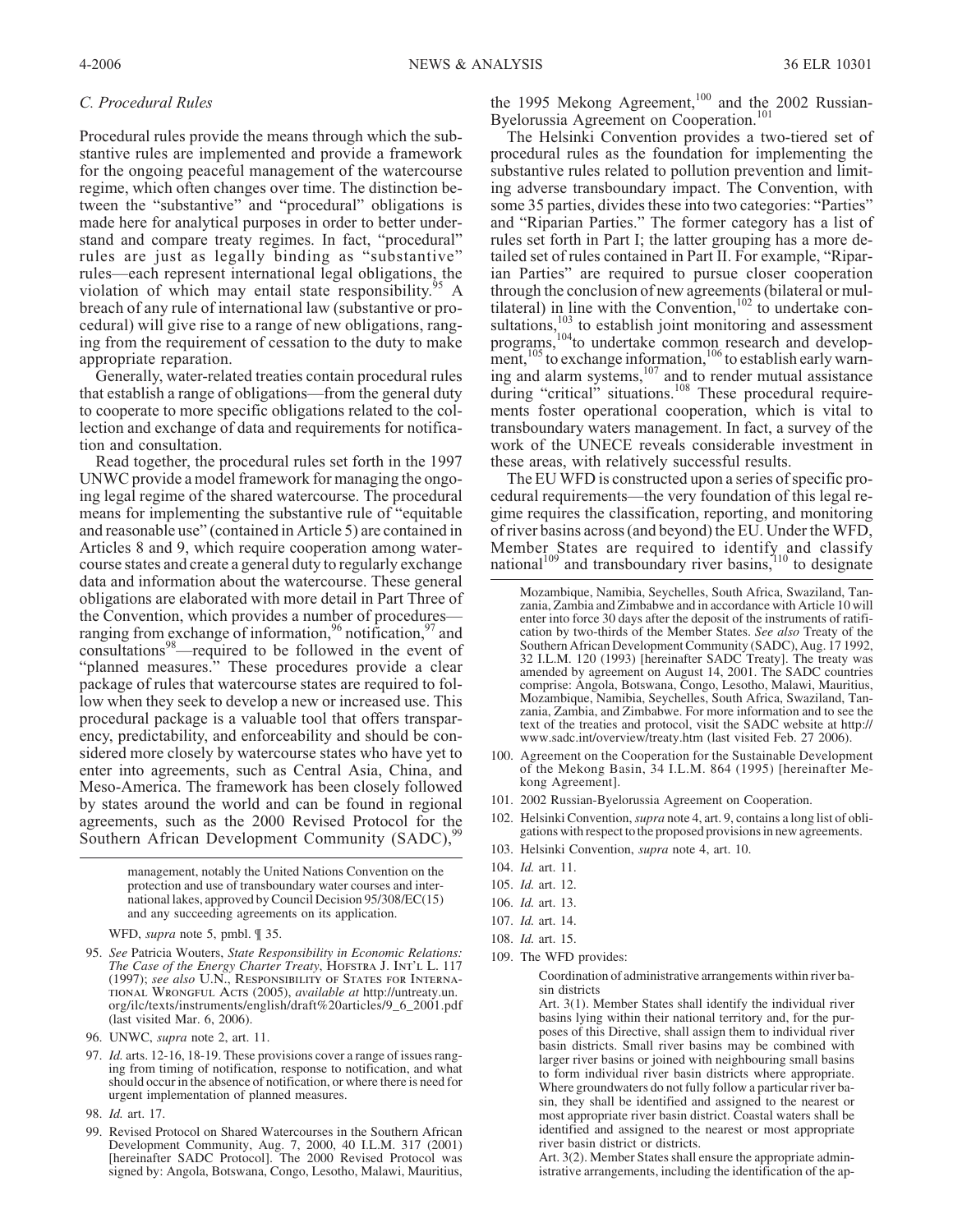competent authorities for the basin, $111$  and to devise management plans and "programmes of measures"<sup>112</sup> in line with the EU policy of ecosystem protection.<sup>113</sup> While the

> propriate competent authority, for the application of the rules of this Directive within each river basin district lying within their territory....

Art. 3(7). Member States shall identify the competent authority by the date mentioned in Article 24.

WFD, *supra* note 5, art. 3.

110. The WFD provides:

Member States shall ensure that a river basin covering the territory of more than one Member State is assigned to an international river basin district. At the request of the Member States involved, the Commission shall act to facilitate the assigning to such international river basin districts.

Each Member State shall ensure the appropriate administrative arrangements, including the identification of the appropriate competent authority, for the application of the rules of this Directive within the portion of any international river basin district lying within its territory.

*Id.* art. 3(3). The WFD continues:

Member States shall ensure that the requirements of this Directive for the achievement of the environmental objectives established under Article 4, and in particular all programmes of measures are coordinated for the whole of the river basin district. For international river basin districts the Member States concerned shall together ensure this coordination and may, for this purpose, use existing structures stemming from international agreements. At the request of the Member States involved, the Commission shall act to facilitate the establishment of the programmes of measures.

*Id.* art. 3(4). Article 3(5) provides:

Where a river basin district extends beyond the territory of the Community, the Member State or Member States concerned shall endeavour to establish appropriate coordination with the relevant non-Member States, with the aim of achieving the objectives of this Directive throughout the river basin district. Member States shall ensure the application of the rules of this Directive within their territory.

Article 3(6) states: "Member States may identify an existing national or international body as competent authority for the purposes of this Directive."

- 111. Article 3(3) of the WFD provides: "Each Member State shall ensure cation of the appropriate competent authority, for the application of the rules of this Directive within [each] river basin district lying within [their] territory."
- 112. The WFD's provision on EU WFD, Article 11 "Programme of measures," provides:

Each Member State shall ensure the establishment for each river basin district, or for the part of an international river basin district within its territory, of a programme of measures, taking account of the results of the analyses required under Article 5, in order to achieve the objectives established under Article 4. Such programmes of measures may make reference to measures following from legislation adopted at national level and covering the whole of the territory of a Member State. Where appropriate, a Member State may adopt measures applicable to all river basin districts and/or the portions of international river basin districts falling within its territory.

#### *Id.* art. 11(1).

113. TheWFD's provision on "River basin management plans" provides:

1. Member States shall ensure that a river basin management plan is produced for each river basin district lying entirely within their territory.

2. In the case of an international river basin district falling entirely within the Community, Member States shall ensure coordination with the aim of producing a single international river basin management plan. Where such an international river basin management plan is not produced, Member States shall produce river basin management plans covering at least implementation of these measures may be phased in,<sup>114</sup> and some derogations are permitted,<sup>115</sup> basinwide reports must be regularly updated and reviewed. The first attempts at completing these reports have been difficult, with some "uncertainty" and "incompleteness" during this so-called trial run.<sup>116</sup> The basinwide report on the Danube River Basin in line with the requirements of the EU WFD, however, provides insight into the level of detailed reporting required and demonstrates how the procedural requirements are managed for river basins extending beyond EU borders.<sup>117</sup> This procedural approach offers a unique opportunity for regional cooperation and is an integral element of effective basinwide management regimes.

## *D. Institutional Mechanisms*

Most transboundary watercourse agreements establish a joint bodies or river basin commission or organization as an essential mechanism for good water "governance."<sup>118</sup> These

> those parts of the international river basin district falling within their territory to achieve the objectives of this Directive. 3. In the case of an international river basin district extending beyond the boundaries of the Community, Member States shall endeavour to produce a single river basin management plan, and, where this is not possible, the plan shall at least cover the portion of the international river basin district lying within the territory of the Member State concerned. 4. The river basin management plan shall include the information detailed in Annex VII. 5. River basin management plans may be supplemented by the production of more detailed programmes and management plans for sub-basin, sector, issue, or water type, to deal with particular aspects of water management. Implementation of these measures shall not exempt Member States from any of their obligations under the rest of this Directive. 6. River basin management plans shall be published at the latest nine years after the date of entry into force of this Directive. 7. River basin management plans shall be reviewed and updated at the latest 15 years after the date of entry into force of this Directive and every six years thereafter.

*Id.* art. 13.

- 114. Paragraph 29 of the WFD's preambular language provides: "In aim- ing to achieve the objectives set out in this Directive, and in estab- lishing a programme of measures to that end, Member States may phase implementation of the programme of measures in order to spread the costs of implementation.'
- 115. Article 4(5) of the WFD provides:

Member States may aim to achieve less stringent environmental objectives than those required under paragraph 1 for specific bodies of water when they are so affected by human activity, as determined in accordance with Article 5(1), or their natural condition is such that the achievement of these objectives would be infeasible or disproportionately expensive, and all the following conditions . . . .

- 116. *See* William Howarth, *From the Framework Directive to the Marine Framework Directive*, 16 *J. Water L.* 83-84 (2005). This article also discusses current progress on the newly proposed Marine Framework Directive, which is modelled largely on the WFD. There also appears to be an emerging new flood management directive under consideration. *See* Andrew Farmer, *A European Union Directive on Flood Management*, 16 *J. Water L.* 85-89 (2005).
- 117. *See Danube Basin Analysis*, *supra* note 32.
- 118. The term "governance" is used rather indiscriminately in the field of water resources management and has a range of meanings across disciplines. In the water law arena, it has evolved into a rather technical definition to mean the system under which water resources are managed. *See* Patricia Wouters & Alistair Rieu-Clarke, *The Role of International Water Law in Ensuring "Good Water Governance": A Call for Renewed Focus and Action*, 15 *J. Water L.* 89 (2004); and Patricia Wouters & Andrew Allan, *What Role for Water Law in the Emerging "Good Governance" Debate?*, 15 *J.Water L.* 85 (2004).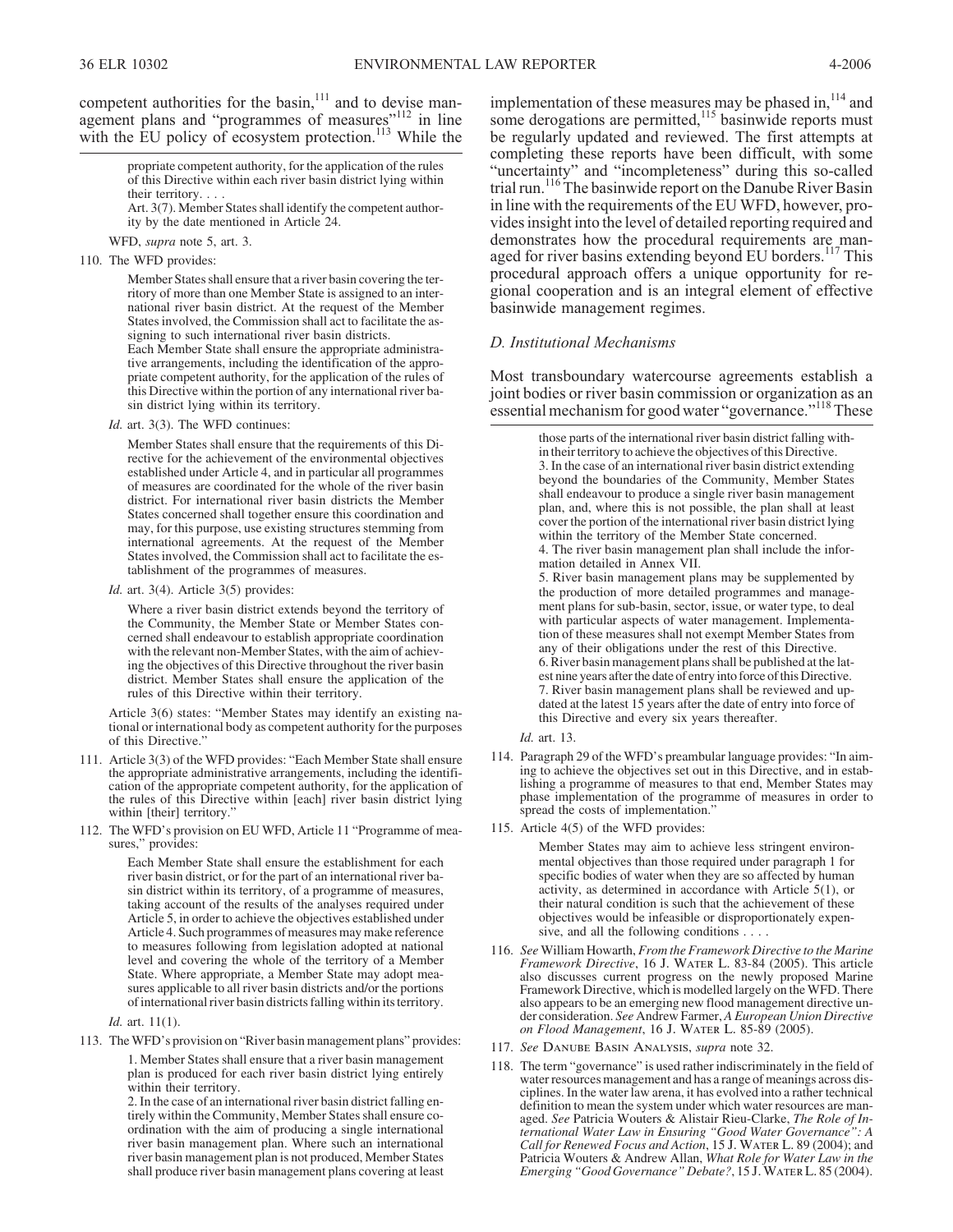organs are used both as permanent institutional mechanisms of interstate cooperation and, more specifically, as important vehicles for managing competing interests, thereby providing a front-line for dispute avoidance. In addition to their primary function of coordinating the development and management of transboundary watercourses, institutional mechanisms commonly provide technical expertise, which facilitates the peaceful management of shared waters. Good examples outside of Europe include the International Joint Commission (Canada-United States),<sup>119</sup> the International Boundary and Water Commission (Mexico-United States),<sup>120</sup> the Mekong River Commission, $121$  and the Indus River Commission.<sup>122</sup> Each of these bodies has succeeded to manage international watercourses shared across borders, without disputes being brought to third-party dispute resolution.

The UNWC leaves it to the parties to establish joint bodies to manage their international watercourses.<sup>123</sup> This is an expected (and welcome) approach from a global framework agreement, which was formulated to provide guidelines for watercourse states around the world. Regional agreements patterned on the UNWC, for example in southern Africa<sup>124</sup> and Asia,<sup>125</sup> have followed this suggestion and developed

- 119. The International Joint Commission's mission statement provides: "The International Joint Commission prevents and resolves disputes between the United States of America and Canada under the *1909 Boundary Waters Treaty* and pursues the common good of both countries as an independent and objective advisor to the two governments." International Joint Commission website, *at* http://www.ijc. org/en/home/main\_accueil.htm (last visited Feb. 28, 2006).
- 120. The International Boundary Water Commission (IBWC) has "responsibility for applying the boundary and water treaties between the United States and Mexico and settling differences that may arise out of these treaties. The IBWC is an international body composed of the United States Section and the Mexican Section, each headed by an Engineer-Commissioner appointed by his/her respective president." International Boundary Water Commission website, *at* http://www.ibwc.state.gov/ (last visited Feb. 28, 2006).
- 121. The Mekong River Commission was established on April 5, 1995, by an agreement between the governments of Cambodia, Lao PDR, Thailand, and Viet Nam. The Commission "provides the institu- tional framework to promote regional cooperation in order to imple- ment the 1995 Agreement. The [Mekong River Commission] serves its member states by supporting decisions and promoting action on sustainable development and poverty alleviation as a contribution to the U.N. Millennium Development Goals." Mekong River Commis- sion website, *at* http://www.mrcmekong.org/ (last visited Feb. 28, 2006).
- 122. *See* Indus Waters Treaty, 419 U.N.T.S. 126 (1962), *available at* http://siteresources.worldbank.org/INTSOUTHASIA/Resources/ 223497-1105737253588/IndusWatersTreaty1960.pdf (last visited Feb. 28, 2006).
- 123. The UNWC provides:

Watercourse States shall, at the request of any of them, enter into consultations concerning the management of an international watercourse, which may include the establishment of a joint management mechanism. For the purposes of this article, "management" refers, in particular, to: (a) Planning the sustainable development of an international watercourse and providing for the implementation of any plans adopted; and (b) Otherwise promoting the rational and optimal utilization, protection and control of the watercourse.

UNWC, *supra* note 2, art. 24.

- 124. *See* SADC Protocol, *supra* note 99 (which creates a range of institutional mechanisms). *See also* Patricia Wouters, *Universal and Regional Approaches to Resolving International Disputes: What Lessons Learned From State Practice, in Resolution of International Water Disputes* (Int'l Bureau of the Permanent Court of Arbitration ed., Kluwer Law Int'l 2003).
- 125. *See* Mekong Agreement, *supra* note 100; Wouters, *supra* note 124. See also the institutional arrangements established under the Indus Waters Treaty, *supra* note 122.

river basin commissions to manage their shared international watercourses. The SADC Revised Protocol established the SADC Commission to implement the agreement. Similarly, the Mekong River Commission oversees and assists with the management and development of the regime governing the Mekong.<sup>126</sup>

In Europe, the UNECE Helsinki Convention recommends that Riparian Parties establish joint bodies to manage their transboundary waters.<sup>127</sup> In addition to this, and aimed at all parties to the Convention, Article 17 establishes a mechanism called the "Meeting of the Parties," which serves as a forum, both informally and formally, to implement the agreement through regular meetings<sup>128</sup> and an agreed joint work program.<sup>129</sup> Current projects under the umbrella of the Helsinki Convention include the consideration of a compliance review procedure and support for enhanced public participation. The Meeting of the Parties continues to actively monitor implementation of the Helsinki Convention and foster regional cooperation based upon transboundary water resources management.

In line with the requirements of the Helsinki convention, a number of joint bodies have been established across Europe to manage shared waters, such as the Black Sea Commission,  $^{130}$  the Helsinki Commission,  $^{131}$  the Danube Commission,  $132$  and the Rhine Commission,  $133$  to name just a

- 126. Mekong River Commission website, *supra* note 121.
- 127. Helsinki Convention, *supra* note 4, art. 9(2).
- 128. The Helsinki Convention's provision on "Meeting of Parties" requires that the "first meeting of the Parties shall be convened no later than one year after the date of the entry into force" and "thereafter, ordinary meetings shall be held every three years, or at shorter intervals as laid down in the rules of procedure." *Id.* art. 17. At their meetings:

[T]he Parties shall keep under continuous review the implementation of this Convention, and, with this purpose in mind, shall: (a) Review the policies for and methodological approaches to the protection and use of transboundary waters of the Parties with a view to further improving the protection and use of transboundary waters; (b) Exchange information regarding experience gained in concluding and implementing bilateral and multilateral agreements or other arrangements regarding the protection and use of transboundary waters to which one or more of the Parties are party; (c) Seek, where appropriate, the services of relevant [UNECE] bodies as well as other competent international bodies and specific committees in all aspects pertinent to the achievement of the purposes of this Convention; (d) At their first meeting, consider and by consensus adopt rules of procedure for their meetings; (e) Consider and adopt proposals for amendments to this Convention; (f) Consider and undertake any additional action that may be required for the achievement of the purposes of this Convention.

*Id.*

- 129. UNECE, Meeting of the Parties to the Convention on the Protection and Use of Transboundary Watercourses and International Lakes, Report of the First Meeting (Aug. 12, 1997) (on file with author). The Working Plan sets forth a series of program areas including the establishment of joint bodies, providing assistance to countries with economies in transition, setting up a system of integrated management of water and related ecosystems, control of land-based pollution, and the prevention, control, and reduction of water-related diseases.
- 130. Visit the Commission for the Protection of the Black Sea Against Pollution website at http://www.blacksea-commission.org/ (last visited Feb. 27, 2006).
- 131. Visit the Helsinki Commission Baltic Marine Environment Protection Commission website at http://www.blacksea-commission.org/ (last visited Feb. 27, 2006).
- 132. Visit the International Commission for the Protection of the Danube River website at http://www.icpdr.org/pls/danubis/danubis\_db.dyn\_ navigator.show (last visited Feb. 27, 2006).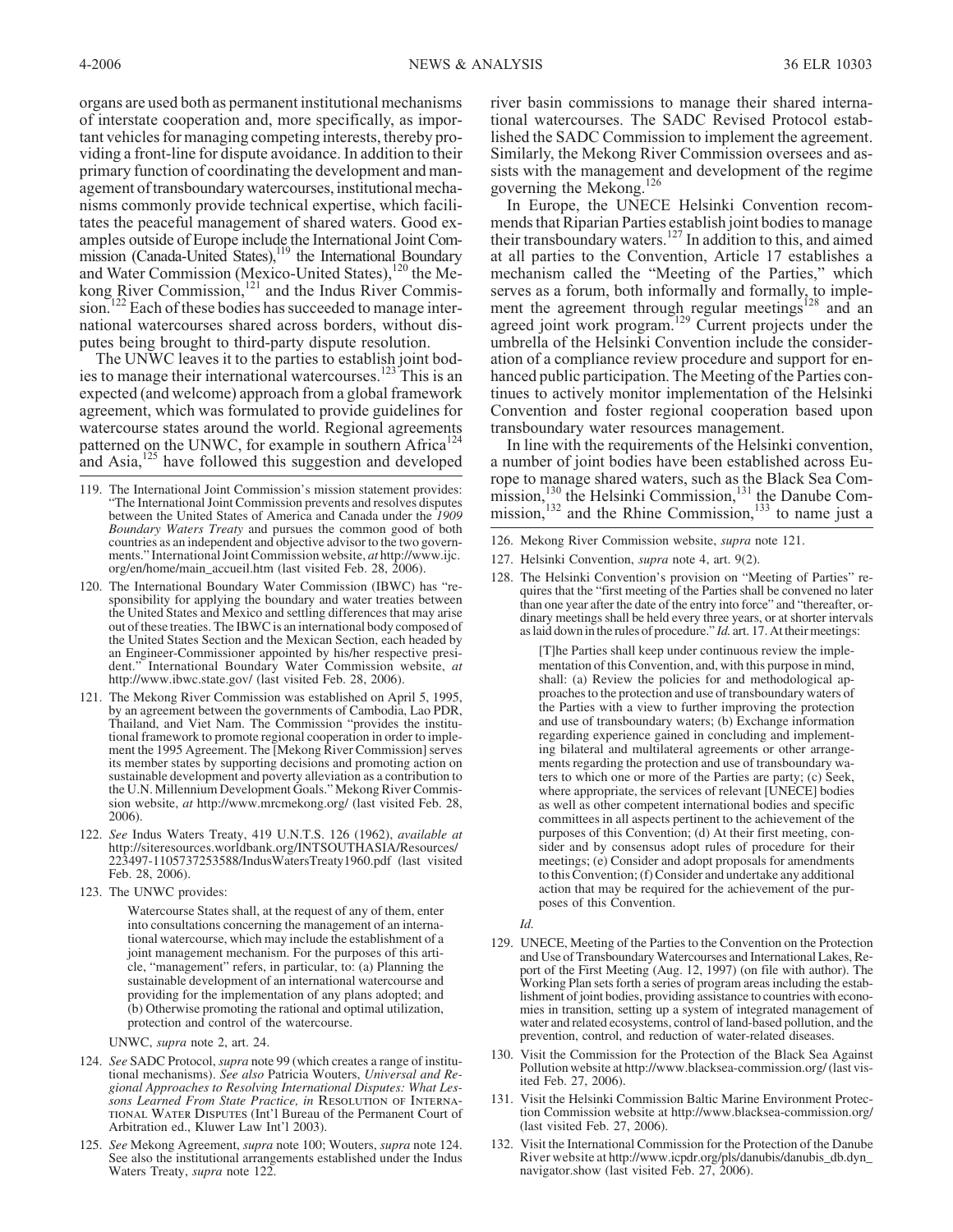few. The 1998 Rhine Convention<sup>134</sup> has developed a strong operational role for the Commission, including a relatively advanced compliance system that merits deeper consideration.<sup>135</sup> Consistent with Article 9 of the Helsinki Convention, the Rhine Commission has considerable powers to monitor compliance,<sup>136</sup> including a mandate to make "decisions" regarding the measures to be implemented by the parties.<sup>137</sup> This approach is rather unique, both regionally and internationally, and provides a showcase model meriting closer examination, with a view to possible replication in other international settings. However, as is the case with most transboundary rivers, there are many circumstances that must be understood before this can be done—issues defined primarily by the local stakeholders at the local and re-

1. In order to achieve the tasks according to Article 3 of this Convention, the Commission has the following assignments: (a) to prepare international monitoring programmes and analyses of the Rhine ecosystem and to evaluate their results, also in co-operation with scientific institutions; (b) to elaborate proposals for different measures and programmes of measures, eventually including economic instruments and taking into account expected costs; (c) to co-ordinate the Contracting Parties' warning and alarm plans for the Rhine; (d) to evaluate the effectiveness of the measures decided on, in particular on the basis of the reports of the Contracting Parties and the results of monitoring programmes and analyses of the Rhine ecosystem; (e) to carry out any other tasks upon the instructions of the Contracting Parties.

2. To this end, the Commission takes decisions according to Articles 10 and 11.

3. The Commission annually presents a progress report.

4. The Commission informs the public on the state of the Rhine and the results of its work. It may draft and publish reports.

Rhine Convention, *supra* note 71, art. 8.

137. The Rhine Convention's provision on the "Implementation of Com- mission Decisions" provides:

1. According to article 8, paragraph 1, sub-paragraph b) the Commission addresses its decisions on measures as recommendations to the Contracting Parties. The implementation is carried out according to the national law of the Contracting Parties. 2. The Commission may decide that these decisions (a) are to be implemented by the Contracting Parties within a certain time limit; (b) are to be co-ordinated and implemented. 3. The Contracting Parties regularly report to the Commission (a) on legislative, regulatory or other measures taken with a view to implementing the rules of the Convention and the decisions of the Commission; (b) on the results of the measures implemented according to sub-paragraph a); (c) on problems arising due to the implementation of measures according to a). 4. Should a Contracting Party not be able to implement the decisions of the Commission or only be able to partly implement them it will inform the others within a certain time limit individually set by the Commission and explain the reasons. Each delegation may move for consultations; such a move must be met within two months. On the basis of the reports of the Contracting Parties or on the basis of consultations the Commission may decide on measures supporting the implementation of decisions. The Commission keeps a list of its decisions addressed to the Contracting Parties. 5. The Contracting Parties annually add the state of implementation of the Commission's decisions to this list, at latest two months before the Plenary Session of the Commission.

gional levels. Nevertheless, this regional example is one that should be considered more deeply in the international context as a possible "best practice."

The WFD requires national governments of EU Member States to identify the administrative bodies that will implement the directive, designating "competent authorities" responsible for reporting and managing river basins, covering all waters in the EU.<sup>138</sup> It also establishes a "Regulatory Committee"<sup>139</sup> to support monitoring efforts. As mentioned above, the Danube River Commission has been designated the competent authority for the Danube River under the WFD and has since undertaken this responsibility. It is expected that a similar approach will be taken for all other EU transboundary waters.

#### *E. Dispute Prevention/Compliance Monitoring*

How does one ensure the peaceful implementation of legal regimes for international watercourses? This usually requires a system for monitoring compliance<sup>140</sup> and, where problems arise, for preventing and resolving disputes.<sup>141</sup> In line with the U.N. Charter,  $142^{\circ}$  states have a number of avenues—both diplomatic and judicial—for preventing and resolving disputes. In many instances, institutional mechanisms facilitate compliance and dispute prevention, although controversial issues are rarely resolved at such a level. Where possible disputes arise, states are required by the U.N. Charter to resolve their disputes peacefully<sup>143</sup> through "negotiation, enquiry, mediation, conciliation, arbitration, judicial settlement, resort to regional agencies or arrangements, or other peaceful means."<sup>144</sup> Each of these

138. The WFD provides:

(2). Member States shall ensure the appropriate administrative arrangements, including the identification of the appropriate competent authority, for the application of the rules of this Directive within each river basin district lying within their territory.

(3). Member States shall ensure that a river basin covering the territory of more than one Member State is assigned to an international river basin district. At the request of the Member States involved, the Commission shall act to facilitate the assigning to such international river basin districts.

Each Member State shall ensure the appropriate administrative arrangements, including the identification of the appropriate competent authority, for the application of the rules of this Directive within the portion of any international river basin district lying within its territory.

WFD, *supra* note 5, art. 3(2) and (3).

- 139. *Id.* art. 21.
- 140. *See* Patricia Wouters, Geneva Strategy and Framework for Monitoring Compliance With Agreements on Transboundary Waters: Elements of a Proposed Compliance Review Procedure (Expert's Report), U.N. Doc. MP. WAT/2000/5 and Add. 1 (2000).
- 141. *See generally* Wouters, *supra* note 124.
- 142. Charter of the United Nations, signed June 26, 1945, entered into force Oct. 24, 1945. 1369 U.N.T.S. 181, *available at* http://www.un. org/aboutun/charter/ (last visited Feb. 27, 2006) [hereinafter U.N. Charter]. Article 2(3) provides: "All Members shall settle their international disputes by peaceful means in such a manner that international peace and security, and justice, are not endangered.
- 143. U.N. Charter, Article 2(3), provides: "All Members shall settle their international disputes by peaceful means in such a manner that international peace and security, and justice, are not endangered."
- 144. U.N. Charter, Article 33, provides: "The parties to any dispute, the continuance of which is likely to endanger the maintenance of international peace and security, shall, first of all, seek a solution by negotiation, enquiry, mediation, conciliation, arbitration, judicial settle-

<sup>133.</sup> Visit the International Commission for the Protection of the Rhine website at http://www.iksr.org/ (last visited Feb. 27, 2006).

<sup>134.</sup> *See* Rhine Convention, *supra* note 71.

<sup>135.</sup> *See* Wouters, *supra* note 124.

<sup>136.</sup> The Rhine Convention's provision on "Tasks of the Commission" provides: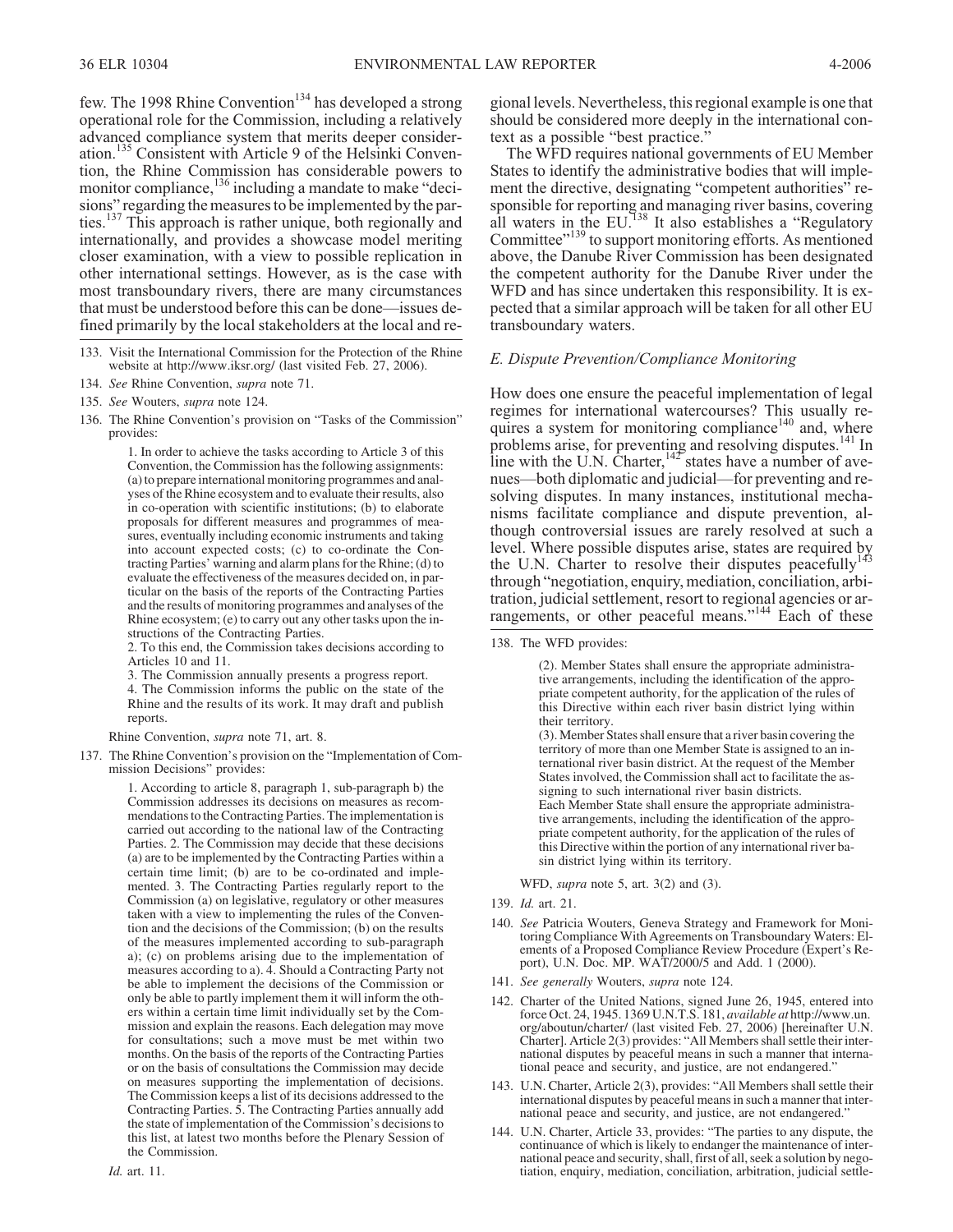methods have been used by states to resolve international water disputes, with the most common recourse to negotiations, good offices, and fact-finding, supported by the use of joint bodies and regional institutions.

The diplomatic and judicial approaches to dispute settlement have been extensively examined in a broad context.<sup>145</sup> in a more specific manner with relation to international environmental disputes, <sup>146</sup> and, of direct relevance to this Article, in several studies on international waters,  $147$  including, most recently, a World Water Assessment Program study sponsored by the U.N. Educational, Scientific, and Cultural Organization entitled "From Potential Conflict to Cooperation Potential."<sup>148</sup> A critical review of state practice reveals a common endorsement by watercourse states of the use of institutional mechanisms as a first line of dispute avoidance, and there is a newly emerging trend to invoke compliance review and verification procedures as an innovation in this field. $149$ 

The UNWC expressly provides for dispute settlement in its Article 33,<sup>150</sup> which is intended to allow the parties to resolve the dispute in an amicable and expeditious manner and to prevent the dispute from escalating.<sup>151</sup> This so-called

ment, resort to regional agencies or arrangements, or other peaceful means of their own choice.

- 146. *International Investments and the Protection of the Environment: The Role of Dispute Resolution Mechanisms* (Annex I: Guidelines for Negotiating and Drafting Dispute Settlement Clauses for International Environmental Agreements) (Int'l Bureau of the Permanent Court of Arbitration ed., Kluwer Law Int'l 2000). *See also Cesare P.R. Romano, The Peaceful Settlement of International Environmental Disputes: A Pragmatic Approach* (Kluwer Law Int'l 2000).
- 147. *See, e.g.*, *Attila Tanzi & Maurizio Arcari, The United Nations Convention on the Law of International Watercourse* (Kluwer Law Int'l 2001); and Charles B. Bourne, *Mediational Draining Basin Disputes, 9 CANADIAN Y.B. OF INT'T L. 114* (1971), *reprinted in Patricia K. Wouters, International Wa- ter Law: Selected Writings of Professor Charles B. Bourne* 197 (Kluwer Law Int'l 1997).
- 148. *Wouters et al.*, *supra* note 38.
- 149. *UNECE & U.N. Environment Programme, Geneva Strategy and Framework of Monitoring Compliance With Agree- ments on Transboundary Waters* U.N. Doc. MP. Water/2000/ (1999).
- 150. The UNWC's provision on "Settlement of Disputes" provides, inter alia:

In the event of a dispute between two or more Parties concerning the interpretation or application of the present Convention, the Parties concerned shall, in the absence of an applicable agreement between them, seek a settlement of the dispute by peaceful means in accordance with the following provisions.

Under Art. 33(3) and (4) the dispute shall be submitted to "impartial fact-finding" where the parties are unable to resolve the matter through diplomatic means. A close reading of this provision suggests that the procedure is more akin to compulsory conciliation, rather than open-ended fact-finding. Under Art. 33(8):

The Commission shall adopt its report by a majority vote, unless it is a single-member Commission, and shall submit that report to the Parties concerned setting forth its findings *and the reasons therefore and such recommendation an it deems appropriate for an equitable solution of the dispute, which the Parties concerned shall consider in good faith.*

*Id*. (emphasis added).

151. *See id*. art. 33(1). In the commentary, the ILC explained that the procedure set forth "is to facilitate the resolution of the dispute through

fact-finding mechanism, upon closer scrutiny, resembles compulsory conciliation, since the provision requires that the fact-finding commission make "such recommendation as it deems appropriate for an equitable solution of the dispute."<sup>152</sup> While a request for fact-finding can be made by any of the parties, recourse to mediation, conciliation, arbitration, or adjudication requires the consent of all the parties concerned. Despite the fact that the UNWC's fact-finding mechanism has not yet been tested in watercourse disputes, it appears well suited to the particularities of water-related disputes,<sup>153</sup> as demonstrated by the substantial domestic practice in India and the United States, which each have a long history of interstate water controversies.<sup>154</sup> Although dispute settlement between states is different in many respects from intrastate disputes, i.e., at the nation-state level within federal states, there is much to be learned from the practice of national courts, including, for example, the use of Special Masters.<sup>155</sup> In most instances, resolving disputes over water require multidisciplinary expertise, including, inter alia, hydrology, economics, water engineering, and so forth, as was the case in most of the U.S. Supreme Court decisions.

In Europe, two different systems have been created to prevent disputes and ensure compliance with the rules related to shared freshwater. The Helsinki Convention and most of the subsequent agreements adopted under that umbrella follow a traditional approach, which commences with negotiations and provides parties their choice of diplomatic means for dispute resolution, including, ultimately, arbitration or adjudication by the International Court of Justice  $\frac{156}{10}$ .<sup>156</sup> The most recent international water case in Europe

- 152. UNWC, *supra* note 2, art. 33(8).
- 153. The work builds on the approach adopted by the International Law Association (ILA) in the 1966 Helsinki Rules. *See supra* note 54. *See also Slavko Bogdanovic, International Law of Water Resources—Contribution of the International Law Association* 130-46 (Kluwer Law Int'l 2001). The ILA model provides firstly for negotiations (Article XXX), then referral to a joint agency for reporting (Article XXXI), next to good offices or mediation (Article XXXII), then to a commission of inquiry or an ad hoc conciliation commission "which shall endeavour to find a solution, likely to be accepted by the States concerned" (Article XXXIII), failing which the recommendation is for submission of the dispute to an ad hoc or permanent arbitral tribunal (Article XXXIV). The ILA included an Annex to the Helsinki Rules entitled, "Model Rules for the Constitution of the Conciliation Commission for the Settlement of a Dispute."
- 154. *See George W. Sherk, Dividing the Waters: The Resolution of Interstate Water Conflicts in the United States* (Kluwer Law Int'l 2000).
- 155. *Id*. The practice under Article 33 of the UNWC, Fact-Finding, might follow the practice of the Special Masters, a practice used extensively in many water-related cases in the United States.
- 156. The Helsinki Convention's provision on "Settlement of Disputes" provides:

If a dispute arises between two or more Parties about the interpretation or application of this Convention, they shall seek

<sup>145.</sup> *See, e.g.*, *J.G. Merrills, International Dispute Settlement* (1991).

the objective knowledge of the facts. The information to be gathered is intended to permit the States concerned to resolve the dispute in an amicable and expeditious manner and to prevent the dispute from escalating." Fact-finding as a means of conflict resolution has received sembly has adopted a "Declaration on Fact-finding by the United Nations in the Field of the Maintenance of International Peace and Security," in which it defines fact-finding to mean "acquiring detailed knowledge about the factual circumstances of any dispute or situation." U.N. Doc. A/RES/46/59 (1991), *available at* http:// www.un.org/documents/ga/res/46/a46r059.htm (last visited Feb. 27, 2006).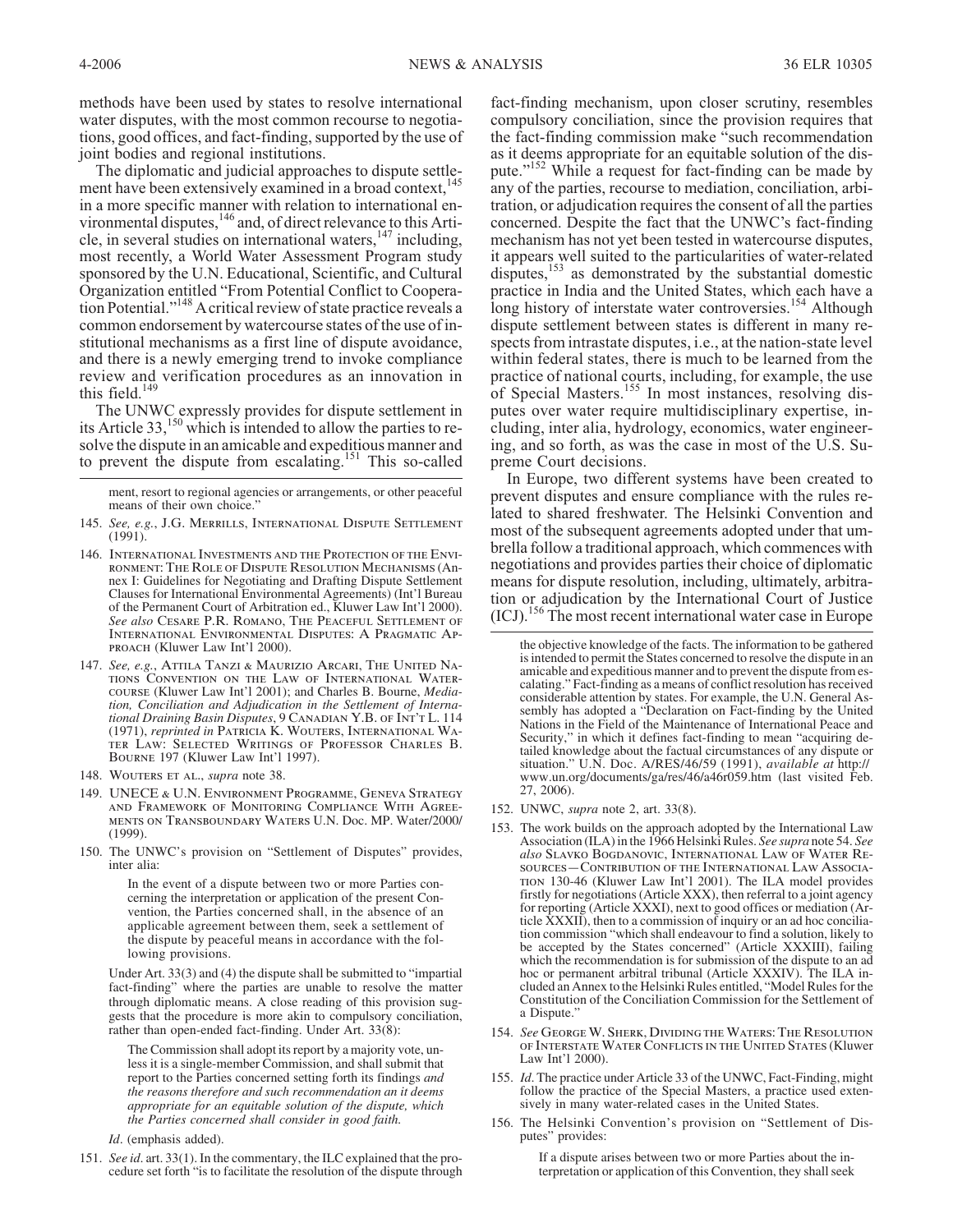concerned, not surprisingly, the Danube River. The dispute has yet to be finally resolved despite the ICJ's 1997 decision on the matter.<sup>157</sup> Article 16 of the Rhine Convention, concluded under the umbrella of the Helsinki Convention, establishes negotiation as the primary means of settlement.<sup>158</sup> The rest of the provision, however, reveals a very heavy reliance on arbitration as the main and ultimate resort for dispute settlement, consistent with Article 22 of the Helsinki Convention.

Under the EU WFD, consistent with EU practice, the European Court of Justice deals with all matters related to the possible infringement of EU legislation and, thus, considers water-related disputes after receiving an initial report by the appropriate EU Commission. There is a body of case law relating to the implementation of water-related directives preceding the WFD,<sup>159</sup> but it is too early to analyze the cases decided under the newly adopted WFD.

Water dispute avoidance/dispute resolution measures also involve mechanisms related to monitoring compliance and ensuring public participation. While there are a number of reasons why states have not universally endorsed a formal compliance framework,<sup>160</sup> new developments in Europe under the Helsinki Convention offer insight into how a regional compliance system might be established.<sup>161</sup> The European approach recognizes expressly the importance of

> a solution by negotiation or by any other means of dispute settlement acceptable to the parties to the dispute. When signing, ratifying, accepting, approving or acceding to this Convention, or at any time thereafter, a Party may declare in writing to the Depositary that, for a dispute not resolved in accordance with paragraph 1 of this article, it accepts one or both of the following means of dispute settlement as compulsory in relation to any Party accepting the same obligation: (a) Submission of the dispute to the International Court of Justice; (b) Arbitration in accordance with the procedure set out in annex IV. If the parties to the dispute have accepted both means of dispute settlement referred to in paragraph 2 of this article, the dispute may be submitted only to the International Court of Justice, unless the parties agree otherwise.

Helsinki Convention, *supra* note 4, art. 22.

- 157. The Gabcikovo-Nagymaros case (Hungary/Slovakia), General List No. 92, (1997), *reprinted in* 37 I.L.M. 162 (1998).
- 158. TheRhineConvention's "Settlement of Disputes" provision provides:

Should disputes arise between Contracting Parties on the issue of the interpretation or application of this Convention, the parties concerned will strive for a solution by means of negotiations or any other possibility of arbitration acceptable to them.

If it is not possible to settle the dispute by this means and provided the parties to the dispute do not decide otherwise, arbitration proceedings according to the annexes to this Convention which are part of this Convention are carried out upon the demand of one of the parties to the dispute.

Rhine Convention, *supra* note 71, art. 16.

- 159. See, for example, a recent case brought by the European Commission against Ireland for its alleged failure to transpose EU Directive 76/464/EEC on pollution caused by dangerous substances discharged into the aquatic environment of the EC. Commission v. Ireland, No. C-282/02 (ECJ June 2, 2005). The case was reviewed in 16 *J. Water L.* 95 (2005).
- 160. *See also* Wouters, *supra* note 140.
- 161. The UNECE continues to monitor compliance and has established a legal board to assist in these efforts. *See* UNECE, Report of the Third Meeting of the Parties, Addendum, U.N. Doc.ECE/MP.WAT/15/ Add.1 (2004), *available at* http://www.unece.org/env/documents/ 2004/wat/ece.mp.wat.15.e.add1.pdf (last visited Feb. 27, 2006). *See also* UNECE, *Legal Board, at* http://www.unece.org/env/water/ meetings/legal\_board/legal\_board.htm (last visited Feb. 27, 2006).

the involvement of civil society to assist with monitoring compliance.The Helsinki Convention provided the platform for the adoption of two important documents in this respect: the London Protocol on Water and Health,<sup>162</sup> and the Aarhus Convention on Public Participation.<sup>163</sup> Each of these instruments expressly provides for the involvement of civil society and the monitoring of compliance<sup>164</sup> of each respective treaty, a rather innovative approach that has been pioneered in Europe.<sup>165</sup> These two agreements provide models of the most advanced systems for monitoring the compliance of water-related treaties at the regional level, with a consequent strong engagement of civil society across Europe.<sup>166</sup>

The EU WFD builds upon this approach, expressly requiring "the active involvement of all interested parties in the implementation" of the Directive. This objective must be transposed into national legislation across EU Member States, $167$  an obligation that has attracted controversy and

162. *See* London Protocol, *supra* note 66.

- 163. Convention on Access to Information, Public Participation in Deci- sion-Making and Access to Justice in Environmental Matters, June 25, 1998, entered into force on Oct. 30, 2001, *available at* http:// www.unece.org/env/pp/treatytext.htm (last visited Feb. 27, 2006) [hereinafter Aarhus Convention].
- 164. *See*UNECE,*Aarhus Convention—ComplianceCommittee*, at http:// www.unece.org/env/pp/compliance.htm (last visited Feb. 27, 2006).
- 165. *See* London Protocol,*supra* note 66; Aarhus Convention,*supra* note 163, art. 15, which provides:

Parties shall review the compliance of the Parties with the provisions of this Protocol on the basis of the reviews and assessments referred to in article 7. Multilateral arrangements of a non-confrontational, non-judicial and consultative nature for reviewing compliance shall be established by the Parties at their first meeting. These arrangements shall allow for appropriate public involvement.

For progress on implementing this provision, see UNECE, Meeting of the Parties to the Convention on the Protection and Use of Transboundary Watercourses and International Lakes and Meeting of the Signatories to the Protocol on Water and Health to the Convention (Item 5 of the Provisional Agenda), U.N. Doc. MP.WAT/WG.4/2004/2 (Feb. 16, 2004), *available at* http://www. unece.org/env/documents/2004/wat/wg.4/mp.wat.wg.4.2004.1.e.pdf (last visited Feb. 27, 2006).

- 166. Transboundary Chu-Talas River Project,*News, at* http://www.talas cerning the third regional stakeholder meeting of the Global Water Partnership for Caucasus and Central Asia on Dec. 8-9, 2005, in Tashkent, Uzbekistan).
- 167. The WFD's provision on "Public Information and Consultation" provides:

1. Member States shall encourage the active involvement of all interested parties in the implementation of this Directive, in particular in the production, review and updating of the river basin management plans. Member States shall ensure that, for each river basin district, they publish and make available for comments to the public, including users:

(a) a timetable and work programme for the production of the plan, including a statement of the consultation measures to be taken, at least three years before the beginning of the period to which the plan refers;

(b) an interim overview of the significant water management issues identified in the river basin, at least two years before the beginning of the period to which the plan refers; (c) draft copies of the river basin management plan, at least one year before the beginning of the period to which the plan refers.

On request, access shall be given to background documents and information used for the development of the draft river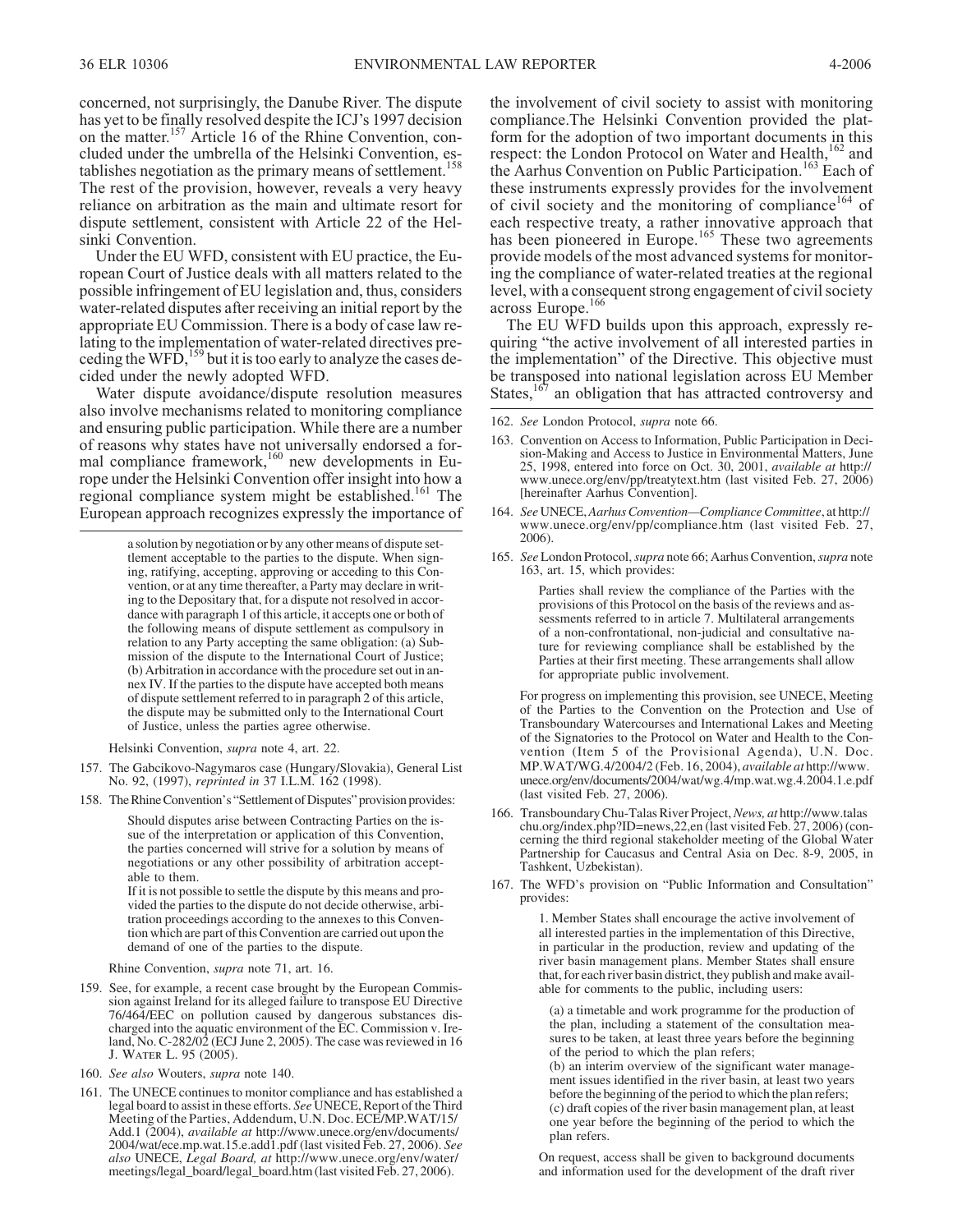posed challenges for national governments, but one that is nonetheless essential for the successful implementation of the regime.<sup>168</sup> A recent meeting on the Directive set forth plans for continuing this implementation process.<sup>16</sup>

## **VI. Observations and Conclusions: Europe as a Global Model for Managing Transboundary Water?**

Europe is a heterogeneous region with a remarkable range of economic, social, and political traditions and geophysical settings. The legal approach to managing Europe's transboundary waters is consistent with the international rule of "equitable and reasonable use," as codified in the UNWC, adopted in 1997 with the support of 104 states worldwide. This provides a solid foundation to meet the competing demands for water in Europe resulting from economic growth, growing urbanization, reduced water quality, and climate change. As described in the London Protocol:

[I]n the European part of the UNECE region alone, an estimated 120 million people, i.e., one person in seven, do not have access to safe drinking water and adequate sanitation, making them vulnerable to water-related diseases, such as cholera, bacillary dysentery, coli infections, viral hepatitis A and typhoid. Cleaner water and better sanitation could prevent over 30 million cases of water-related disease each year in the region.<sup>1</sup>

The 1992 UNECE Helsinki Convention and the recently adopted EU WFD were developed in response to this range

2. Member States shall allow at least six months to comment in writing on those documents in order to allow active involvement and consultation.

3. Paragraphs 1 and 2 shall apply equally to updated river basin management plans.

WFD, *supra* note 5, art. 14.

- 168. *See* Melvin Woodhouse, *Is Public Participation a Rule of the Law of International Watercourses?*, 43 *Nat. Resources J.* 137 (2003).
- 169. *Common Implementation Strategy for the Water Frame- work Directive: Environmental Objectives Under the Wa- ter Framework Directive* (2005), *available at* http://europa.eu. int/comm/environment/water/water-framework/pdf/objectives.pdf (last visited Feb. 27, 2006).

The document should be regarded as presenting an informal consensus agreed by the Water Directors of the EU. It does not necessarily represent the official, formal position of any of the partners. It provides:

The Water Framework Directive already provides for a stepwise approach to ensure that the achievement of the objectives and the related benefits and costs are being addressed in the management cycle. It follows... that there is a sequence of steps, which, for the first river basin management plan could be summarised as follows:

**Step 1 (2004-2006):** EU harmonisation of criteria for status assessment on the basis of common methodologies and approaches.

**Step 2 (2005-2009):** Evaluation of the most cost-effective measures and identification of potential socio-economic impacts including a public consultation of these issues. **Step 3 (2007 onwards):** Monitoring of water quality. **Step 4 (2008-2009):** The step 2 process culminate in setting objectives including, if necessary and appropriate, application of exemptions following public participation.

The process does not stop after the first planning cycle for preparing a river basin management plan but will continue in the second and third cycle.

*Id.* at 5-6.

170. *See Protocol on Water and Health*, *supra* note 66.

of problems. The former agreement has spawned a series of basin-specific treaties, as well as two protocols, $171$  that build upon the Helsinki framework; the latter has required EU Member States to adopt measures at the national level to meet the goal of achieving "good water quality" across the EU. Despite these regional instruments, however, severe challenges remain.

Europe, and the newly expanding EU, comprises a diverse spectrum of politics and nation states with a broad range of human and financial resources. The challenge is to effectively mobilize these resources so as to ensure equitable access to water and sanitation services across Europe. The "water challenge,"<sup>172</sup> however, extends beyond Europe, and given the interconnectedness of environmental matters, this really is a global matter as severe water scarcity in one part of the world has direct consequences across the globe. A recent media report suggested a new era of "water wars" arising out of scarcity linked with the impact of climate change.<sup>173</sup> Regional insecurity has direct consequences on regional prosperity. Issues related to poverty reduction are linked directly to a national government's ability (or inability) to ensure its citizens have access to drinking water and sanitary services. Support for developing countries from multilateral and bilateral development agencies appears to be directly linked to how these countries plan to meet their MDGs, and access to clean water and sanitation is a fundamental cornerstone in this endeavor. The EU has consolidated its support in this respect through the creation of the EU Water Initiative<sup>174</sup> and EU

- 171. *See, e.g.*, London Protocol, *supra* note 66, and the Protocol on Civil Liability, *supra* note 67.
- 172. The EU Water Initiative is based on its vision of the "water challenge," described as:

Freshwater is a finite and precious resource essential for sustaining life and human development, for undertaking economically productive activity, and for the environment. Water is central to sustainable development and solving water problems means progress across all pillars of sustainable development: economic, social and environmental. Also, as a regular supply of drinking water is one of the most basic humanitarian needs, it becomes a daily factor for survival during a humanitarian crisis. No strategy for the reduction of poverty can ignore people's vital requirements for water, and sustainable development policies must address the need for equitable and sustainable management of water resources in the interests of society as a whole. The global water crisis threatens lives, sustainable development and even peace and security.

EU Water Initiative, *The ACP-EU Water Facility, at* http://www. euwi.net/index.php?main=1&sub=7#219 (last visited Mar. 2, 2006).

- 173. *See* Ben Russell & Nigel Morris, *Armed Forces Are Put on Standby to Tackle Threat of Wars Over Water*, *The Independent*, Feb. 28, 2006, *available at* http://news.independent.co.uk/environment/ article348196.ece (last visited Mar. 2, 2006).
- 174. The EU Water Initiative was launched in 2002 at the Johannesburg Summit and is aimed at supporting meeting the MDGs.

The European Union Water Initiative, launched at the World Summit on Sustainable Development in Johannesburg in 2002, is an expression of the collective will of the European Union to work in an innovative manner to focus on water and sanitation, a key development issue closely linked to achievement of nearly all the Millennium Development Goals. The time has come to increase our commitment into this most important challenge for development.

*Keynote Speech by U.K. Presidency, EU Water Initiative Multi-Stakeholder Forum at Stockholm Water Week* 2005

basin management plan.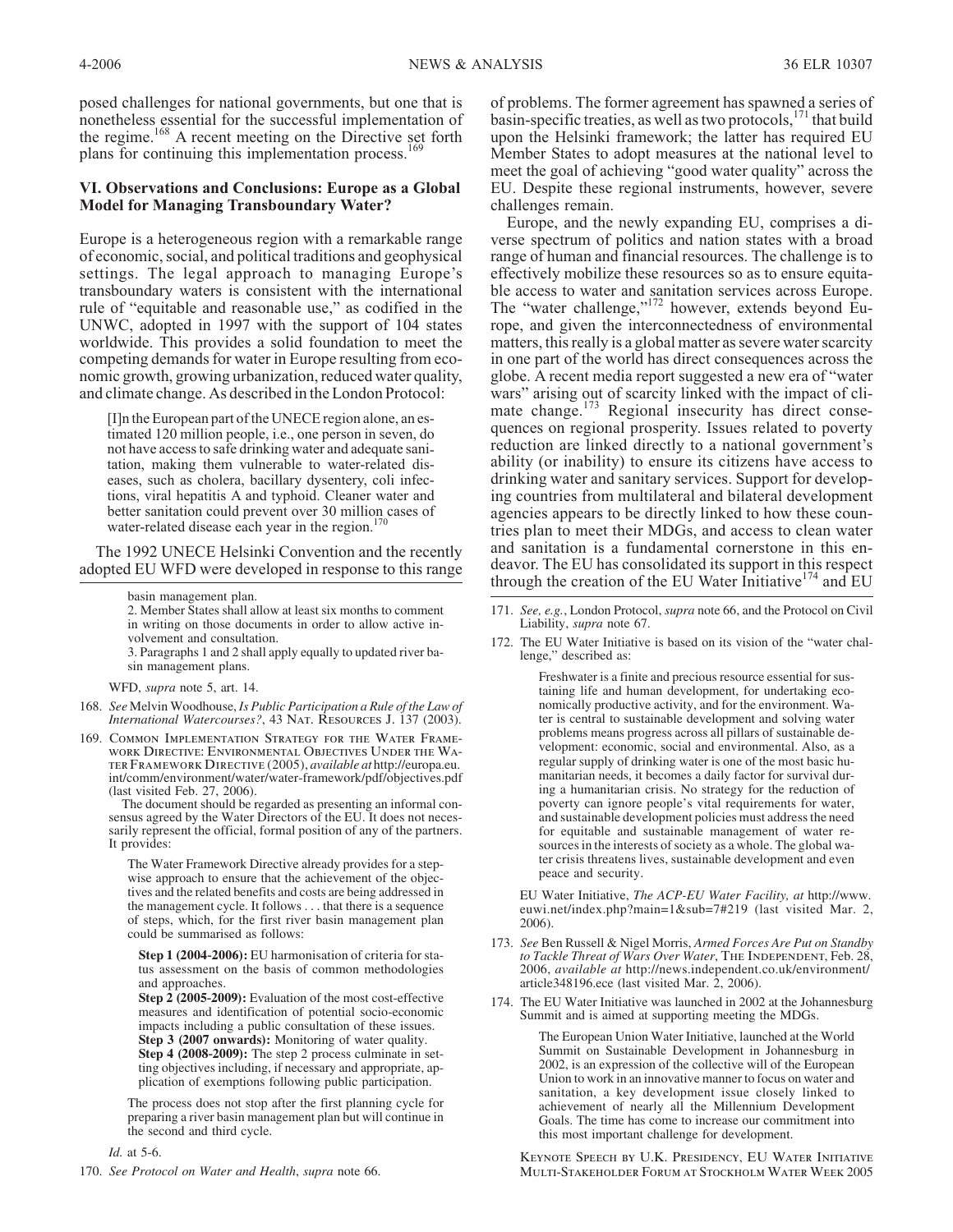Water Facility, $175$  which seek to provide a coherent program of international support to states around the world. In the European context, the UNECE has recently reported on the status of achievement of the MDGs across Europe.<sup>176</sup> These efforts should be monitored closely, since early reports on the success of European support in the water sector around the world have not been positive and called for increased focus and communication.<sup>177</sup>

At a bilateral level, the United Kingdom now appears to have returned "water" to its development aid agenda, despite several years of hiatus when distractions deviated from the coherence developed in its former policy described in *Addressing the World's Water Crisis*. <sup>178</sup> Over the past years, Hilary Benn, the U.K. Secretary of State for International Development, has reinvigorated the United Kingdom's focus on the importance of effective water resources management as a vehicle for poverty reduction in developing countries—sustainable access to water is directly linked to economic prosperity, with demonstrable health, education and security-related benefits. As one Ethiopian declared publicly, "Each \$1 investment in water in Ethiopia yields \$20 benefits across sectors."<sup>179</sup> However, development objectives are driven by national governments, and it is at this level that "water" must be made a priority policy objective. Multilateral and bilateral donor agencies will support initiatives that are in line with the MDGs, but this must be driven by local leadership, empowered with knowledge and capacity. As Benn asserts, "only developing countries—led by their own people and their own governments—can ultimately make the decisive changes that are needed to fight poverty."<sup>180</sup> It is a position that finds favor with other bilateral donors, and most significantly, with one of the largest multilateral donors—the World Bank.<sup>181</sup> That effective wa-

(2005), *available at* http://www.euwi.net/ (last visited Mar. 6, 2006).

- 175. The EU Water Facility was established in 2004. "This Facility, tar- geting developing countries in Africa, the Caribbean and the Pacific, is a response to the need to catalyse additional funding and to work directly with those most affected by shortages of water and the ab- sence of sanitation." Europa, *ACP-EU Water Facility: In Detail*, *at* http://europa.eu.int/comm/europeaid/projects/water/details\_en.htm (last visited Feb. 28, 2006).
- 176. *See UNECE, Achieving the Millennium Development Goals in the UNECE Region*, U.N. Doc. E/ECE/1438 (2006), *available at* http://www.unece.org/commission/2006/E\_ECE\_1438e. pdf (last visited Feb. 28, 2006).
- 177. *See* Europa, *Review of EU Water Initiative—Research Component, Review of International S&T Cooperation Projects Addressing Inte- grated Water Resources Management—Lessons to Be Learnt*, *at* http://europa.eu.int/comm/research/water-initiative/iwrm\_review\_ en.html (last visited Feb. 28, 2006).
- 178. *Department for International Development (DFID), Addressing the World's Water Crisis: Healthier and More Productive Lives for Poor People* (2001), *available at* http:// www.dfid.gov.uk/pubs/files/tspwater.pdf (last visited Feb. 27, 2006).
- 179. Comments in plenary session by Paulos Shemeles, DFID Ethiopia, DFID External Water Forum, Royal Geographical Society, London, England, Feb. 7, 2006.
- 180. Hilary Benn, Speech to the Royal African Society and School of Oriental and African Studies, London University, "Political Governance, Corruption, and the Role of Aid" (Feb. 2, 2006), *available at* http://www.dfid.gov.uk/news/files/Speeches/wp2006-speeches/ governance020206.asp (last visited Feb. 27, 2006).
- 181. Paul Wolfowitz, President of the World Bank, recently confirmed that Africa is a priority area:

ter resources management around the world requires a connected-up scheme of solid capacity-development, with a focus on facilitating the development of local "water champions," is an observation shared by many—experts and stakeholders alike.

Managing the world's shared water resources, especially in the context of climate change, growing populations, and demographic movements to urbanization, requires innovative solutions. An integral part of the response must be transparent, implementable legal regimes, and yet lawyers are not usually part of the water resources management reform team.<sup>182</sup> The experience from Europe demonstrated in this study through an examination of the most important regional instruments—the UNECE Helsinki Convention and the EU WFD—illustrates the importance and operational relevance and effectiveness of regional legal frameworks. It shows an approach based on basinwide management and founded on the rule of "equitable and reasonable utilisation." The European regional focus is on the sustainable management of water resources through ecosystem protection and pollution prevention. Whether this approach can be transposed with success in developing countries around the world remains to be seen and should depend upon local needs and demands. From a water law perspective, however, the issues necessary to be addressed in a successful transboundary watercourses legal regime—matters related to scope, substantive rules, procedural rules, institutional mechanisms, and dispute avoidance/compliance—are well embedded in the European system and should be studied more closely in the international context. The collective commitment by the EU to support developing countries in their drive to meet the MDGs, including improved access to drinking water and sanitation, is to be commended. Importantly, the legal regimes that govern Europe's transboundary watercourses offer significant lessons that should be considered in meeting the global "water challenge."

> Well, I'm even more convinced than when I started that Africa has to be the first priority for the bank and I guess when I say Africa we mean, of course, sub-Saharan Africa. It is 600 million people that have been slipping into deeper poverty. There are 300 million of them roughly living on less than a dollar a day and eager to work hard to get out of that poverty trap and increasingly around Africa I think we see governments that are prepared to step up to their responsibilities and it puts an even greater responsibility on the developed world and on development institutions like my own to make sure that we deliver the resources that will enable them to do that. It's, I think a potentially critical turning point for the sub-continent and so that has to be the first priority.

The World Bank, *Media Roundtable With World Bank President Paul Wolfowitz in Brussels, 14 November 2005*, *at* http://web. worldbank.org/WBSITE/EXTERNAL/EXTABOUTUS/ORGA-NIZATION/EXTOFFICEPRESIDENT/0,,contentMDK:20723965 ~menuPK:64343277~pagePK:51174171~piPK:64258873~theSite PK:1014541,00.html (last visited Feb. 28, 2006).

182. Water lawyers need to convey the relevance and role of (water) law in the development of effective water management plans, to make water law more accessible to those that need it most, and to learn to engage in interdisciplinary teams in research and projects.We need a new generation of water champions, with water law an integral part of the package.